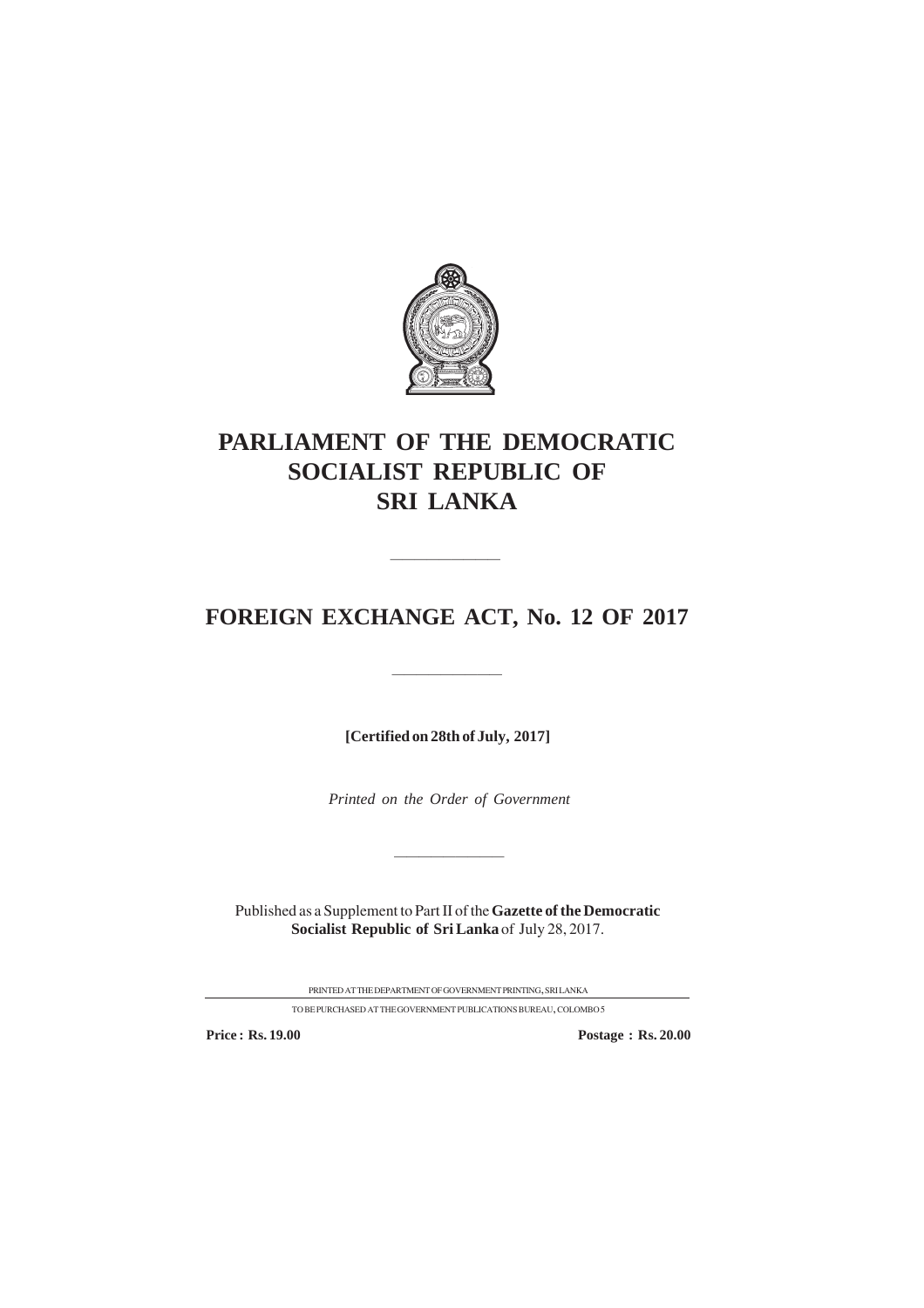#### [Certified on 28th of July, 2017]

#### L.D.— O. 42/2003.

AN ACT TO PROVIDE FOR THE PROMOTION AND REGULATION OF FOREIGN EXCHANGE; TO VEST THE RESPONSIBILITY FOR PROMOTING AND REGULATING FOREIGN EXCHANGE IN THE CENTRAL BANK AS THE AGENT OF THE GOVERNMENT; TO PROVIDE FOR THE REPEAL OF THE EXCHANGE CONTROL ACT (CHAPTER 423); AND TO PROVIDE FOR MATTERS CONNECTED THEREWITH OR INCIDENTAL THERETO.

BE it enacted by the Parliament of the Democratic Socialist Republic of Sri Lanka as follows:-

**1.** This Act may be cited as the Foreign Exchange Act, No. 12 of 2017 and shall come into operation on such date as the Minister may by Order published in the *Gazette* appoint (hereinafter referred to as "the appointed date").

**2.** (1) The Central Bank shall as the agent of the Government, be responsible for implementing the provisions of this Act in order to ensure proper promotion and regulation of foreign exchange in Sri Lanka, in accordance with such directions as may from time to time be issued in that behalf under this section.

(2) The Minister assigned the subject of the Central Bank may, from time to time, issue such directions as may be necessary for the implementation of the provisions of this Act and it shall be the duty of the Monetary Board to cause such directions to be carried out.

**3.** Where under any provision of this Act any power, duty or function is authorized or required to be exercised, performed or discharged by the Central Bank, such power, duty or function may be exercised, performed or discharged by the officer designated as the head of the Department of Foreign Exchange or on his behalf any other officer designated as an assistant to him, subject to the direction and control of the Governor of the Central Bank.

2—PL 005162—2,961 (04/2017)

Short title and date of operation.

Central Bank to be responsible for implementation of the Act.

Discharge of powers, duties and functions by the Central Bank.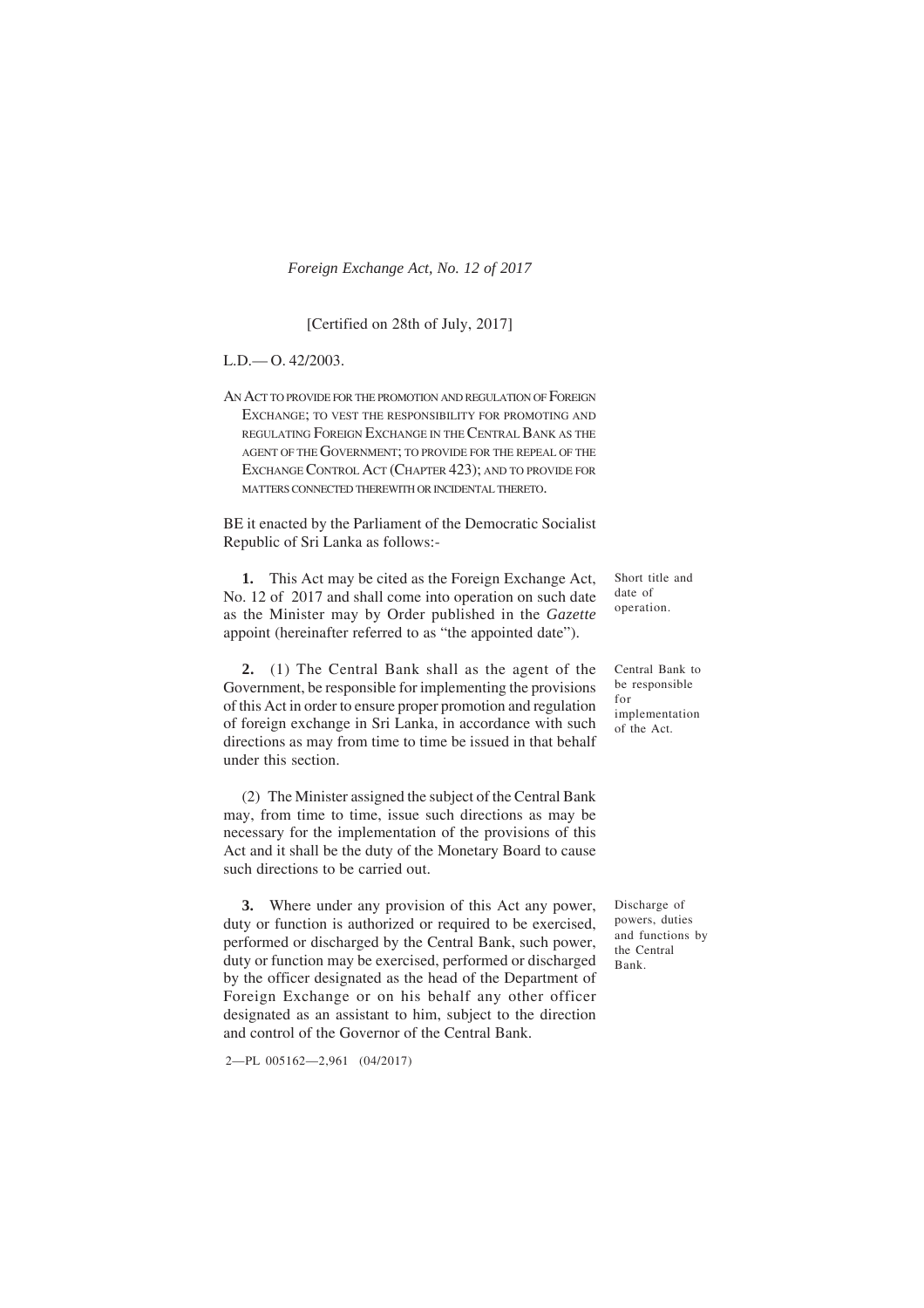Authorized dealers and restricted dealers.

**4.** (1) (*a*) Every licensed commercial bank shall, immediately upon such bank being issued a license to carry on banking business under the Banking Act, No. 30 of 1988, be authorized by the Central Bank to act, subject to the provisions of section 9 as an authorized dealer to deal in foreign exchange.

(*b*) Every licensed commercial bank which is on the appointed date carrying on banking business, shall subject to the provisions of section 9, be deemed to have been authorized by the Central Bank, to act as an authorized dealer to deal in foreign exchange.

(*c*) Every licensed specialised bank, immediately upon such bank being issued a license to carry on banking business under the Banking Act, No. 30 of 1988, may be authorized by the Central Bank subject to the provisions of section 9, to deal in foreign exchange for the purposes specified in such authorization.

(*d*) Every licensed specialised bank which is on the appointed date carrying on banking business, shall subject to the provisions of section 9, be deemed to have been authorized by the Central Bank to deal in foreign exchange for the purposes specified in such authorization.

(2) (*a*) The Central Bank may permit, subject to the provisions of section 9, any person, class or classes of persons (hereinafter referred to as a "restricted dealer") not being an authorized dealer, to deal in foreign exchange within Sri Lanka for the purposes specified in the permit, subject to such terms and conditions as may be imposed by the Central Bank in that behalf.

 (*b*) Every dealer in foreign exchange including money changers or any other person other than licensed commercial banks or specialised banks, which are on the appointed date permitted to deal in foreign exchange, shall subject to the provisions of section 9, be deemed to have been permitted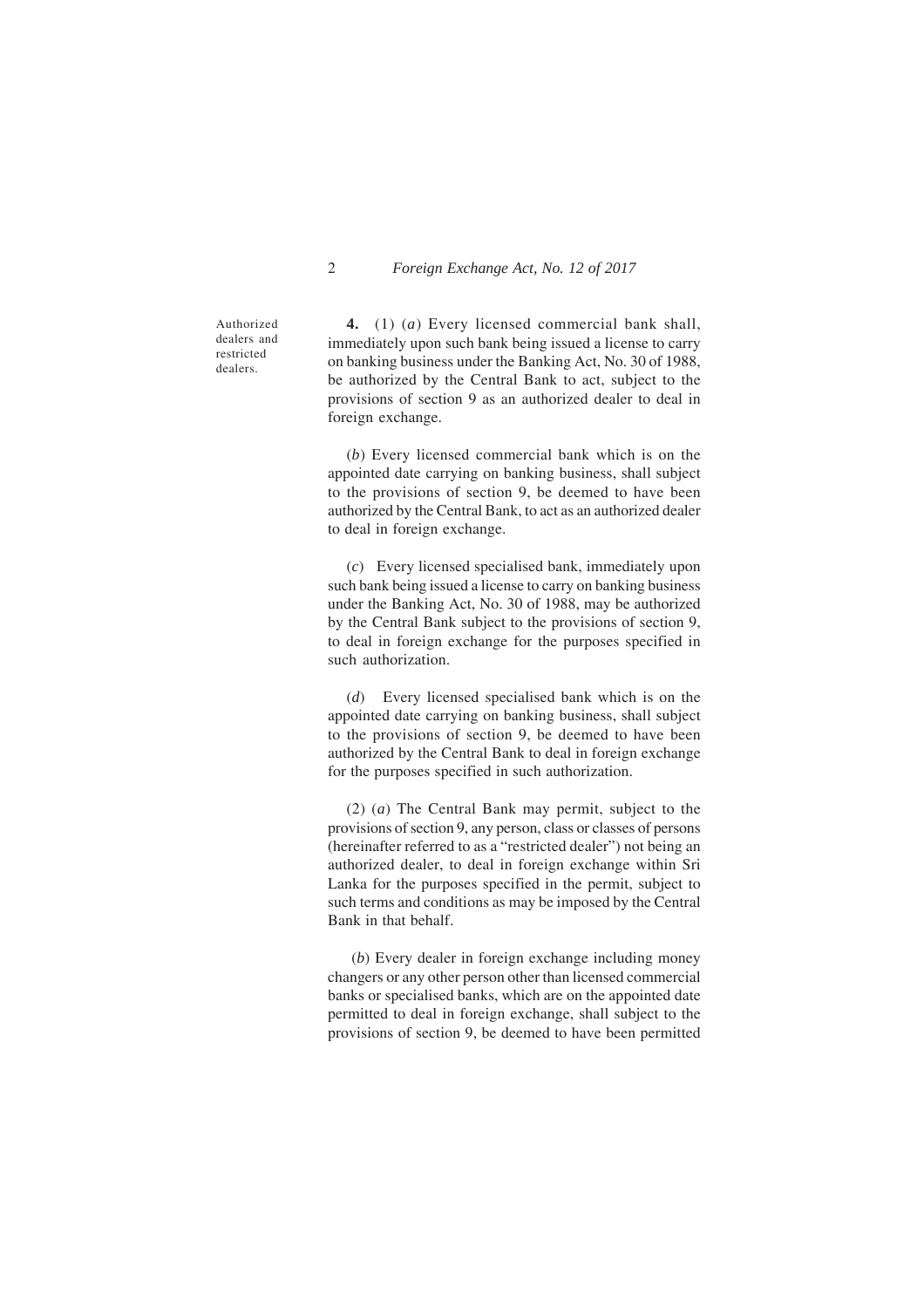by the Central Bank, to act as a restricted dealer to deal in foreign exchange for the purposes specified in such authorization.

(*c*) The Central Bank may, subject to the provisions of section 9, grant special permission, to any person not being an authorized dealer or restricted dealer, to deal in foreign exchange within Sri Lanka for specific purposes as may be prescribed by the Minister by an Order published in the *Gazette* subject to such terms and conditions as may be specified in such Order.

(3) Save as otherwise provided in this Act, no person in or resident in Sri Lanka shall deal in foreign exchange within or outside Sri Lanka, by any act which involves the conversion of Sri Lanka Rupees or assets within Sri Lanka to foreign exchange, otherwise than through an authorized dealer, or to the extent specified in the permit, through a restricted dealer.

- **5.** Any person in, or resident in, Sri Lanka who
	- (*a*) holds foreign exchange in a bank account in Sri Lanka or outside Sri Lanka; or

Foreign exchange or foreign assets held or owned by a person in or resident in Sri Lanka.

(*b*) owns any foreign asset,

may utilize such foreign exchange or foreign asset for making of any payment for, or in respect of, any current or capital transaction of such person, within or outside Sri Lanka. Any such payment made from foreign exchange held by such person within Sri Lanka shall be made through an authorized dealer, or to the extent specified in the permit, through a restricted dealer.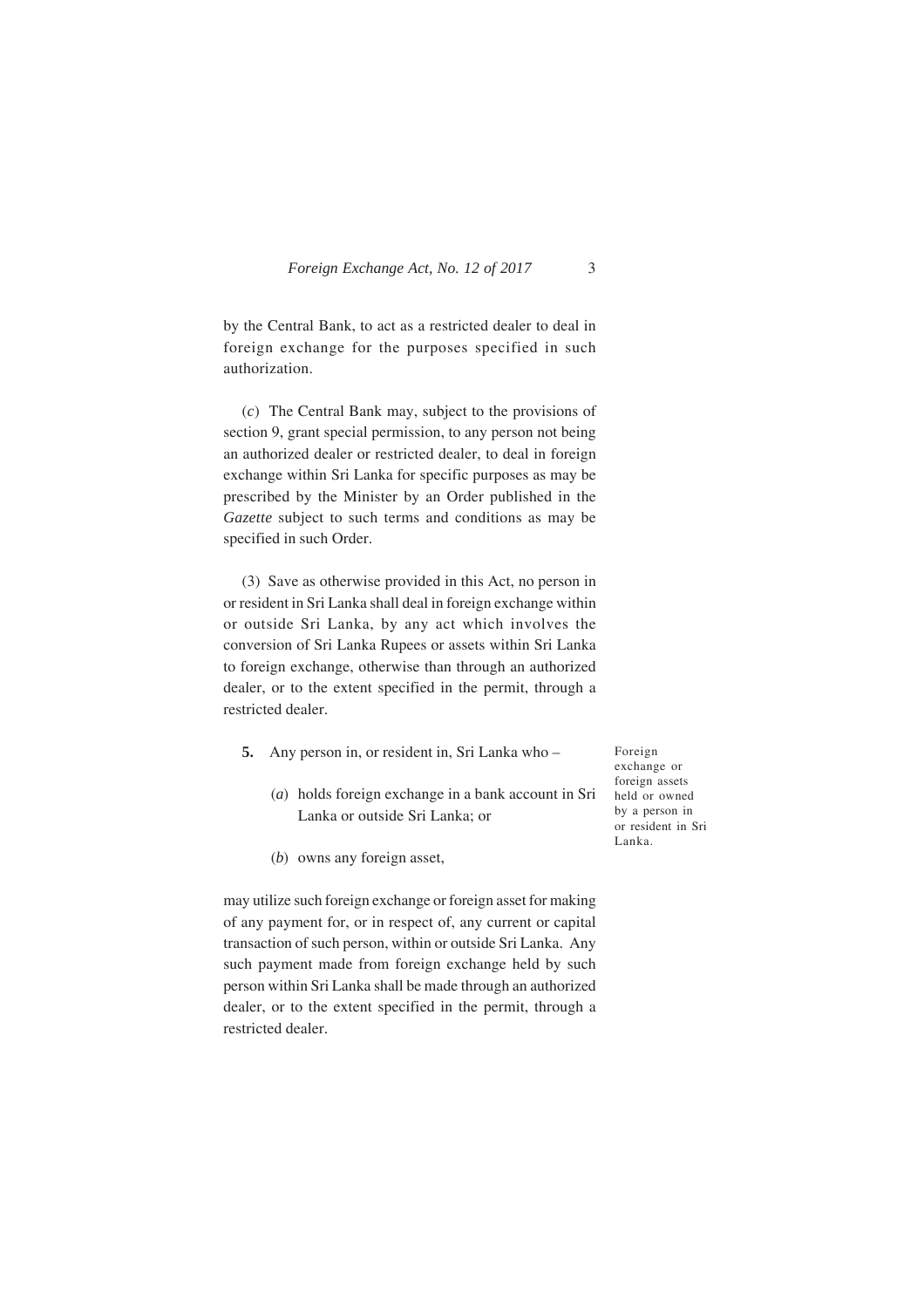Current transaction.

**6.** (1) A person shall be entitled to deal in foreign exchange for a current transaction of such person, through an authorized dealer or to the extent specified in the permit, through a restricted dealer.

(2) An authorized dealer or a restricted dealer may deal in foreign exchange for a current transaction as a principal or as an intermediary.

(3) Prior to dealing in foreign currency for a current transaction under subsection (1), an authorized dealer or a restricted dealer shall request the person requiring foreign exchange for such transaction to provide such information or produce such documents or make such declaration as is reasonably necessary, in order to satisfy himself that the requirement is in relation to a current transaction and is in conformity with any other laws regulating such transactions.

(4) An authorized dealer or a restricted dealer shall refuse to deal in foreign exchange for a current transaction under subsection (1) where the request for information, documents or declaration in terms of subsection (3) relating to such transaction is not complied with or where the dealer is satisfied that the requirement is not for a current transaction or is not in conformity with any other laws regulating such transactions.

(5) An authorized dealer or a restricted dealer refusing to deal in foreign exchange for a current transaction under subsection (4) shall communicate his decision in writing together with the reasons therefor, if requested by the person requiring the foreign exchange subject to the provisions of section 9 of the Financial Transactions Reporting Act, No. 6 of 2006.

(6) Any person aggrieved by the decision of an authorized dealer or a restricted dealer under subsection (4) may, within fourteen days after such decision is communicated to such person, appeal against such decision to the Central Bank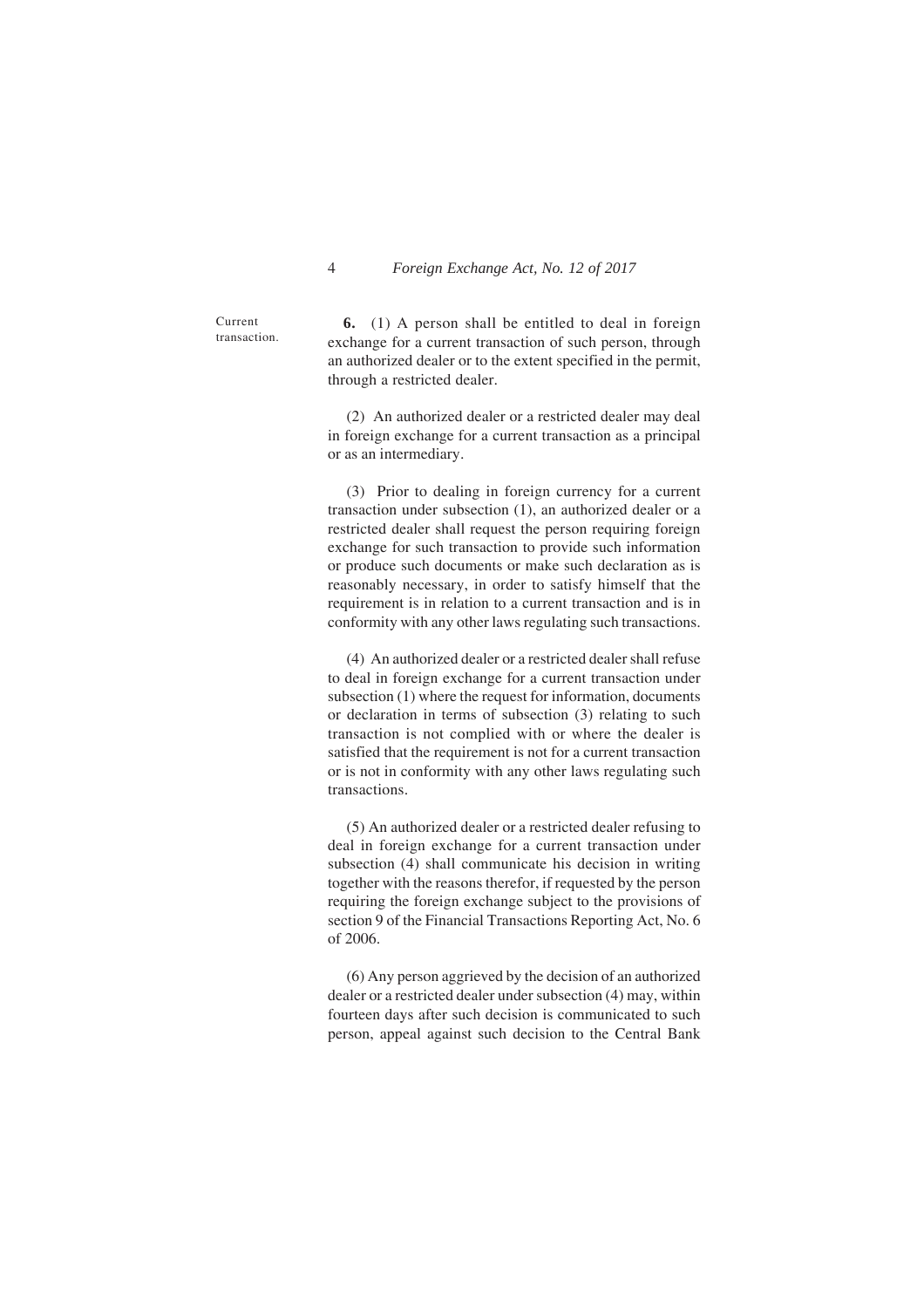and the Central Bank shall, after giving such person and the dealer a reasonable opportunity of being heard, affirm, vary or revoke such decision.

**7.** (1) The Minister shall in consultation with the Monetary Board and with the approval of the Cabinet of Ministers, authorize by regulations, the class or classes of capital transactions in foreign exchange for the purpose of this section.

(2) In making regulations under subsection (1), the Minister shall have regard to –

- (*a*) transactions required to be regulated in conformity with any treaty or agreement relating to international financial transactions to which the Government of Sri Lanka is a signatory;
- (*b*) the impact of such authorization on the monetary policy of Sri Lanka and its stabilization.

(3) The regulations published under subsection (1) may specify the limit up to which capital transactions may be authorized and the terms and conditions subject to which foreign exchange may be dealt with for the class or classes of capital transactions, so authorized.

(4) Without prejudice to the provisions of section 5, a person shall be entitled to deal in foreign exchange in respect of a capital transaction of such person, through an authorized dealer or to the extent specified in the permit, through a restricted dealer, being capital transactions of a class or classes, which is or are authorized by regulations made under subsection  $(1)$ .

(5) An authorized dealer or a restricted dealer may deal in foreign exchange for a capital transaction as a principle or an intermediary, being a transaction authorized by regulations made under subsection (1).

Capital transaction.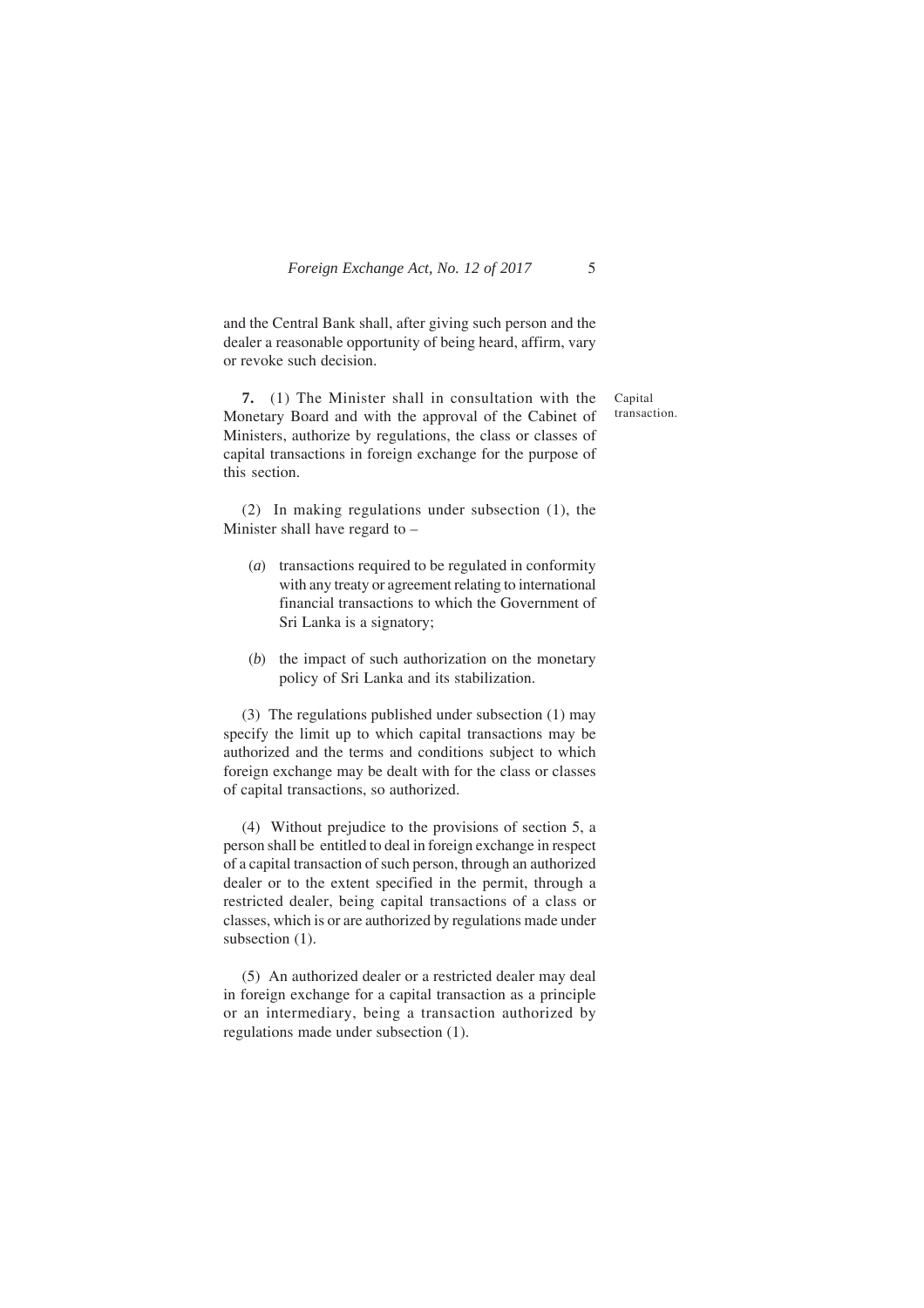(6) Prior to dealing in foreign exchange in respect of a capital transaction under this section, the authorized dealer or the restricted dealer shall request the person requiring foreign exchange for such transaction, to provide such information or produce such documents or make such declaration as is reasonably necessary in order to satisfy himself that the requirement is in relation to a capital transaction authorized under subsection (1) and is in conformity with any other laws regulating such transactions.

(7) An authorized dealer or a restricted dealer shall refuse to deal in foreign exchange for a capital transaction under this section where a request for information, documents or a declaration is not complied with or where the dealer is satisfied that the requirement is not for a capital transaction authorized under subsection (1) or is not in conformity with other laws regulating such transaction.

(8) An authorized dealer or a restricted dealer refusing to deal in foreign exchange in respect of a capital transaction under this section shall communicate his decision in writing together with the reasons therefor, if requested by the person requiring the foreign exchange subject to the provisions of section 9 of the Financial Transactions Reporting Act, No. 6 of 2006.

(9) Any person aggrieved by the decision of an authorized dealer or a restricted dealer under subsection (7), may within fourteen days after such decision is communicated to such person, appeal against such decision to the Central Bank, and the Central Bank shall, after giving such person and the dealer a reasonable opportunity of being heard, affirm, vary or revoke such decision.

(10) An authorized dealer or a restricted dealer shall not deal in foreign exchange for a capital transaction that is not authorized by regulations made under subsection (1) unless the Monetary Board taking into consideration the existence of any exceptional circumstances has granted approval for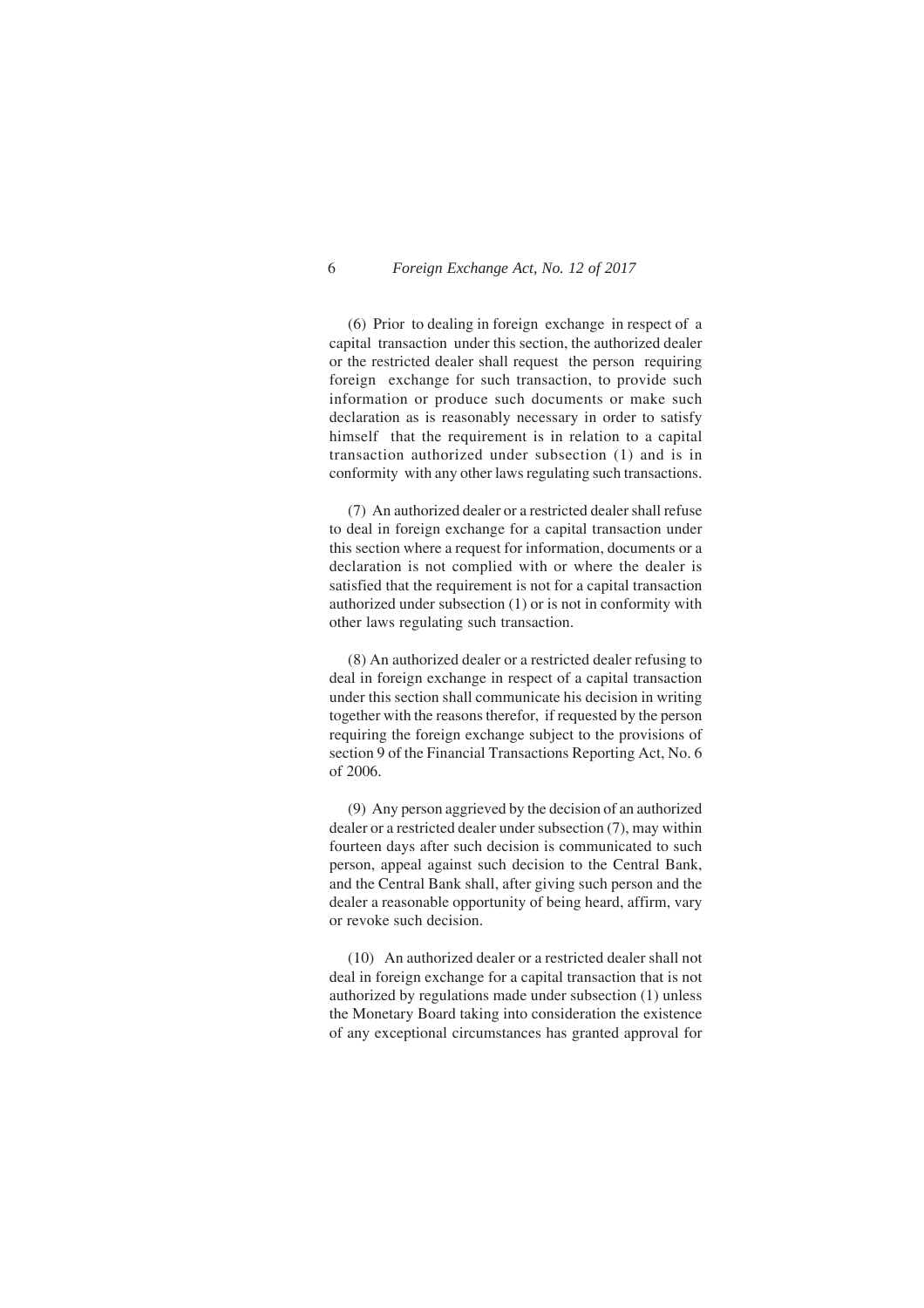such capital transaction in accordance with such directions as may be issued by the Minister in conformity with the approvals made under subsection (1).

**8.** (1) A person in, or resident in, Sri Lanka shall–

(*a*) export from Sri Lanka or import into Sri Lanka, any foreign currency or Sri Lanka currency;

(*b*) hold foreign exchange in his possession or in a bank account in Sri Lanka,

only for such purpose, up to such limits and subject to such terms and conditions, as may be prescribed by the Minister by an Order published in the *Gazette*.

(2) A person in, or resident in, Sri Lanka shall acquire a foreign asset from foreign exchange derived from the conversion of Sri Lanka currency or the disposal or conversion of an asset within Sri Lanka or provision of any service in or from Sri Lanka only for such purposes, up to such limits and subject to such terms and conditions as may be prescribed by the Minister by regulations made in that behalf.

(3) Notwithstanding anything to the contrary in the provisions of any other written law, any Sri Lankan citizen resident in Sri Lanka who remits to Sri Lanka any foreign exchange which have not been declared to the Commissioner General of Inland Revenue or the Head of the Department of Foreign Exchange before the appointed date and which are not the property in respect of which proceedings are pending in a court of law or an order has been made by a court of law under the Prevention of Money Laundering Act, No. 5 of 2006, Convention on the Suppression of Terrorist Financing Act, No. 25 of 2005 or the Bribery Act (Chapter 26) shall be liable to pay only a remittance fee of one *per centum* to the Commissioner General of Inland Revenue and shall not be subject to the payment of any other fee, tax, surcharge, levy or penalty:

Regulation of certain transactions.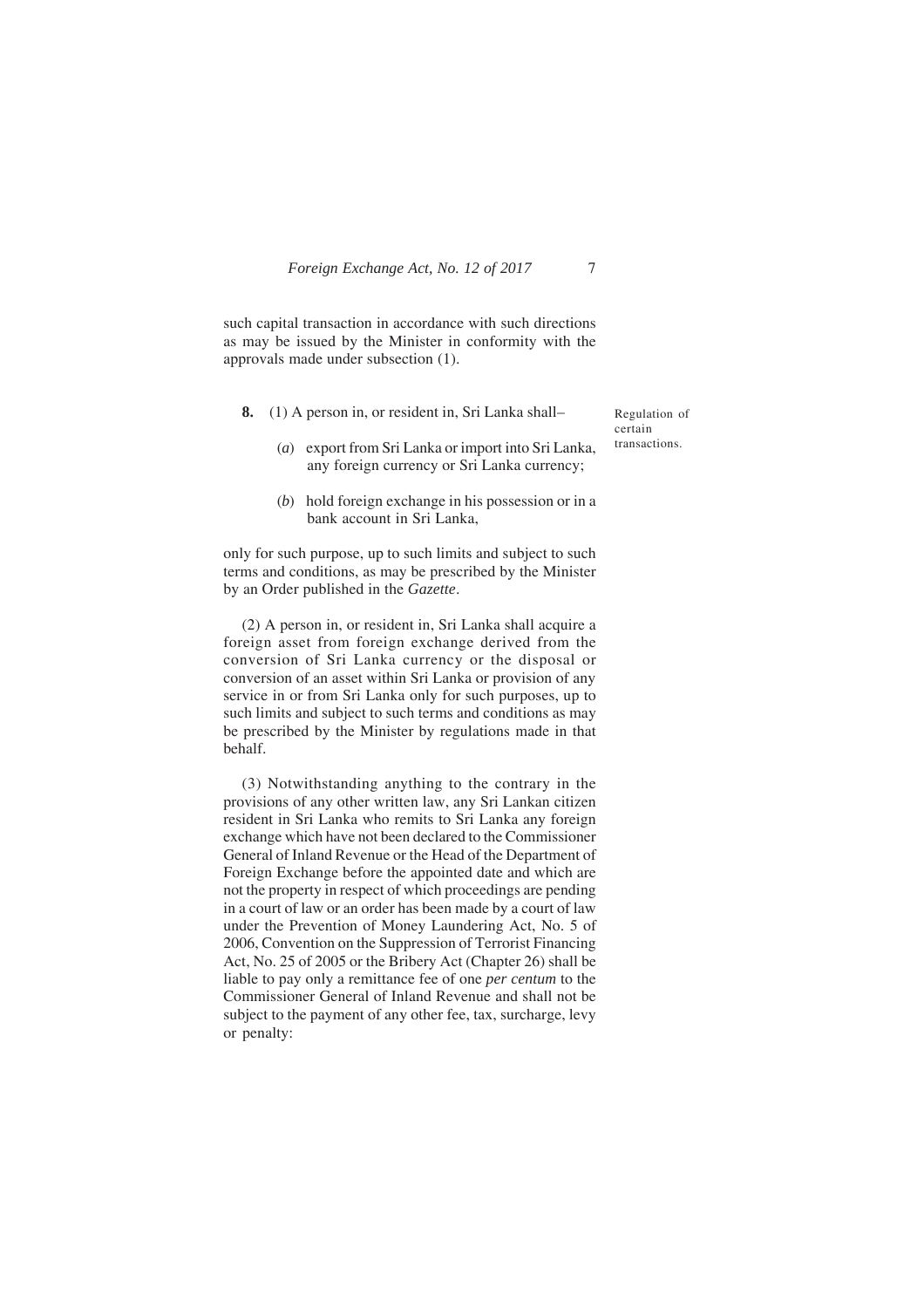Provided that any such person who remits to Sri Lanka foreign exchange not exceeding the value of one million United States dollars held outside Sri Lanka shall not be liable to pay the remittance fee or any other tax, surcharge, levy or penalty and any amount remitted exceeding such value shall be liable to pay the remittance fee specified in subsection (3):

Provided further that any such person who remits to Sri Lanka an amount of foreign exchange exceeding the value of one million United States dollars held outside Sri Lanka and invests in a development bond issued by the Government of Sri Lanka shall not be liable to pay the remittance fee or any other tax, surcharge, levy or penalty.

(4) Foreign Exchange held outside Sri Lanka and remitted to Sri Lanka after the appointed date under subsection (3) may be held in a foreign currency account or may be converted into Sri Lanka rupees.

(5) The property referred to in subsection (3) shall not be deemed to be the property obtained by the commission of an offence under the Prevention of Money Laundering Act, No. 5 of 2006 even if such foreign exchange had been held outside Sri Lanka without the permission of the Central Bank.

(6) There shall be no restriction on the repatriation of funds out of Sri Lanka remitted to Sri Lanka by any person in terms of subsection (3) of section 8.

**9.** (1) The Central Bank may from time to time, subject to informing the Minister issue guidelines and directions to authorized dealers and restricted dealers engaging in current transactions.

> (2) The Central Bank may from time to time subject to the approval of the Minister issue guidelines and directions to authorized dealers and restricted dealers engaging in capital transactions.

Guidelines and directions.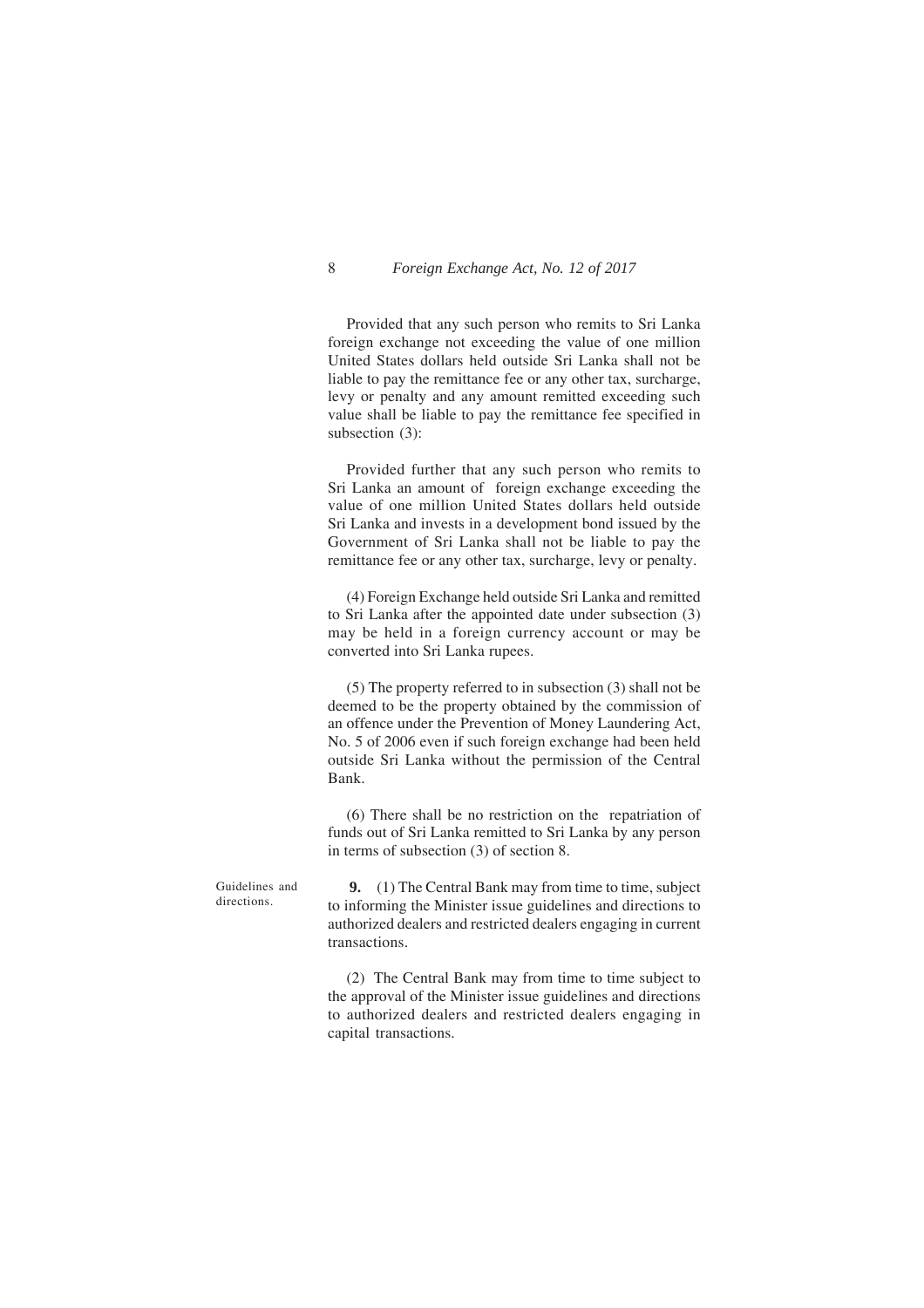(3) The Central Bank may from time to time subject to the approval of the Minister issue guidelines and directions to authorized dealers and restricted dealers engaging in transactions other than those referred to in subsections (1) and (2) relating to foreign exchange.

(4) The Central Bank may from time to time subject to the approval of the Minister issue guidelines and directions to any person, class or classes of persons not being an authorized dealer or restricted dealer, permitted to deal in foreign exchange within Sri Lanka under paragraph (*c*) of subsection (2) of section 4.

(5) The Central Bank may for statistical and monitoring purposes, request an authorized dealer or a restricted dealer to furnish within such time as may be specified in such request, such information or returns in such form and manner in relation to any foreign exchange transaction engaged in by such dealer for a period of six years immediately prior to the date on which such request is communicated to such dealer.

**10.** (1) The Central Bank may, at any time, cause an investigation to be made, of foreign exchange transactions or foreign assets of any authorized dealer or a restricted dealer or any other person, class or classes of persons as the case may be, by an officer of the Department of Foreign Exchange authorized in writing by the Central Bank (hereinafter referred to as an "authorized person") in that behalf.

(2) It shall be the duty of every authorized dealer or a restricted dealer or any other person, class or classes of persons –

- (*a*) to permit an authorized person entry into any premises for the purposes of such investigation;
- (*b*) to produce any books or other documents as may be required for the investigation by such authorized person;

Investigations of foreign exchange transactions and foreign assets.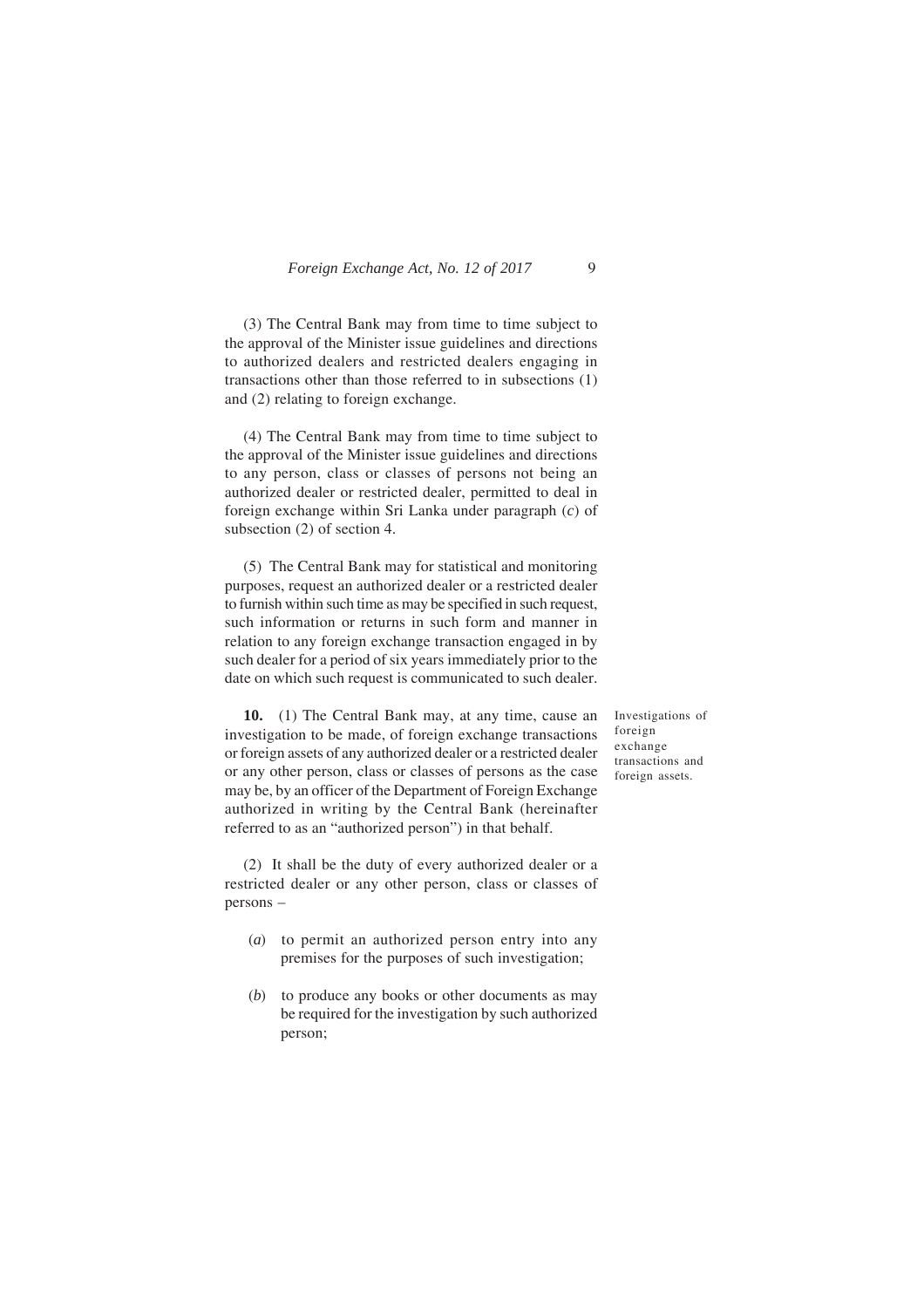- (*c*) to permit such authorized person to retain for such time as may be necessary such books and other documents or to take copies or extracts;
- (*d*) to appear before the authorized person when required to do so by such authorized person;
- (*e*) to furnish such statement or information in relation to the investigation within such time and in such manner as the said authorized person may require; or
- (*f*) not to furnish information under this section, which to the knowledge of such dealer is false.

(3) Where an authorized person retains any book or document under subsection (2) the authorized person shall furnish to the person from whose custody or control such book or document was taken for detention, a copy of such book or document certified by such authorized person if a request for a copy is made by the person from whose custody or control such book or document was taken or the authorized person may without retaining original books or documents require the person to furnish true copies of such books or documents.

(4) An authorized dealer or a restricted dealer or other person required to appear before the authorized person may be examined orally and any statement made by such dealer or person shall be reduced to writing and shall be signed by the dealer or person making the same.

(5) For purposes of an investigation under subsection (1), the Central Bank or the authorized person may if the circumstances warrant, obtain the assistance of a police officer to prevent a breach of the peace, in the exercise of that right.

(6) Where the Central Bank apprehends any resistance in the course of an investigation under subsection (1), the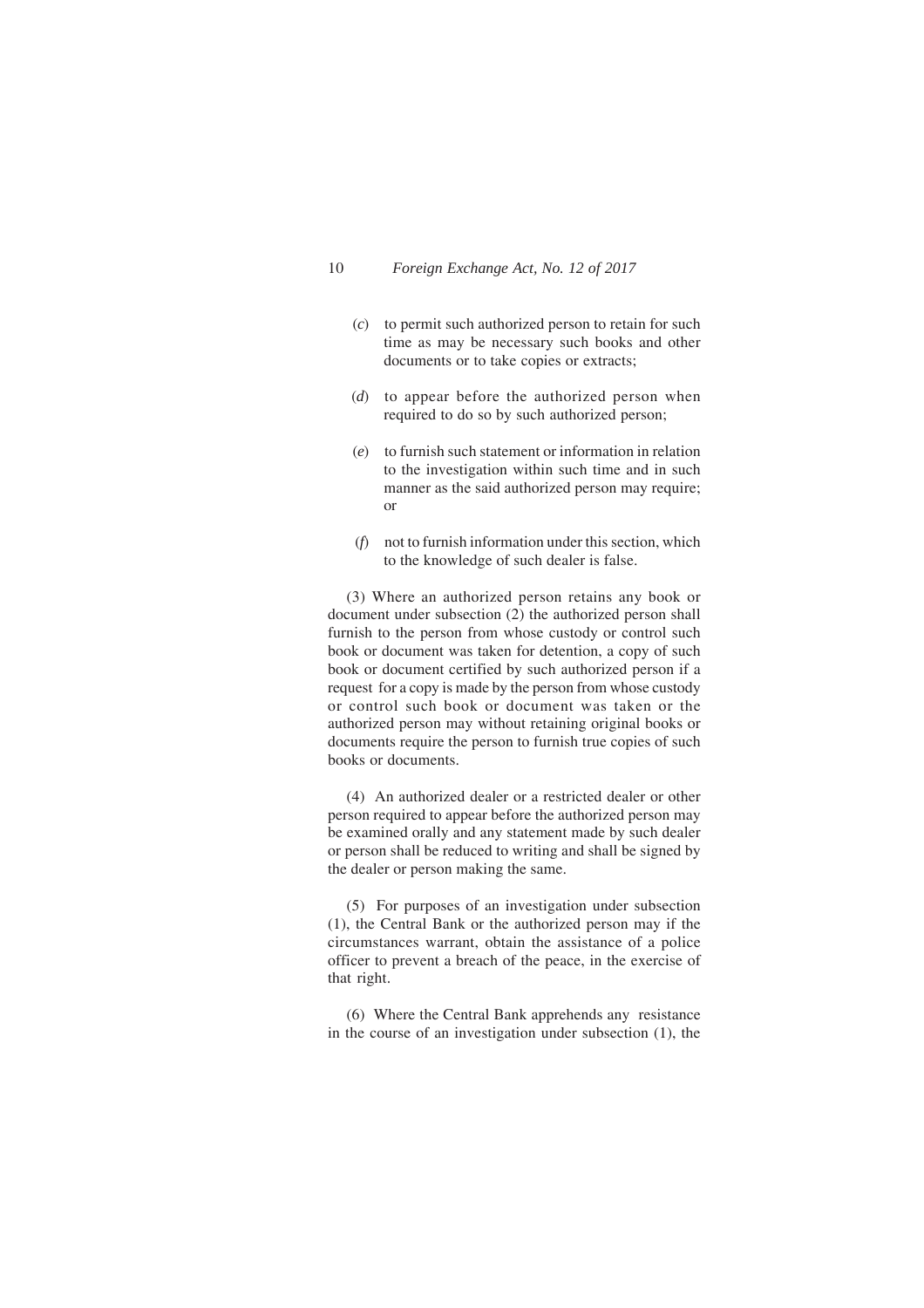Central Bank may, on application made to a Magistrate's Court by a person authorized in that behalf by the Monetary Board, within whose jurisdiction such investigation is made, obtain an Order directing the authorized dealer or the restricted dealer or other person as the case may be whose foreign exchange transaction or foreign assets is or are being, or is or are to be, investigated, to appear before the authorized person or to produce such books or documents in the custody or control of such dealer or person as the Central Bank or the authorized person making the investigation may reasonably require for such investigation.

(7) An application made under subsection (6) by a person authorized in that behalf by the Monetary Board shall contain—

- (*a*) the name and address of the authorized dealer or a restricted dealer or other person as the case may be whose foreign exchange transaction is being or is to be investigated;
- (*b*) the address of the premises in which the investigation is to be made;
- (*c*) the name of the authorized person making the investigation; and
- (*d*) a prayer for an Order
	- (i) for the appearance of such dealer or person before the authorized person;
	- (ii) for the production of the books and documents to the Central Bank or the authorized person;
	- (iii) to refrain from obstructing the authorized person making an investigation under this section.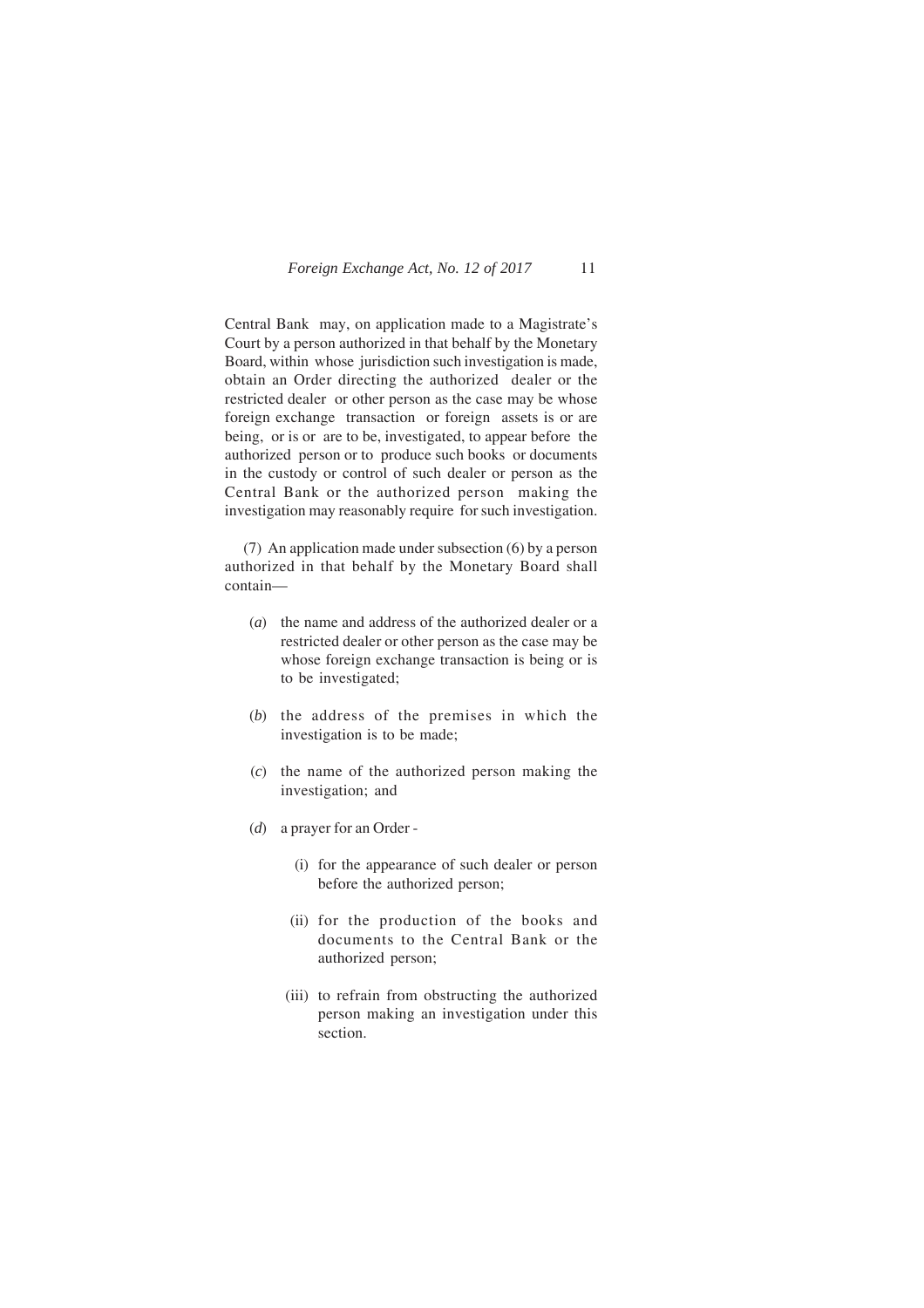(8) (*a*) Court may, after considering an application made under subsections (6) and (7) make an Order prayed for under paragraph (*d*) of subsection (7) and such dealer or person shall comply with the Order forthwith.

(*b*) Any dealer or person who fails to comply with an Order of the court under paragraph (*a*) commits an offence and shall, on conviction be liable to a fine not exceeding rupees five hundred thousand.

(*c*) Where the offence under paragraph (*b*) is a continuing offence, such dealer or person shall be liable to an additional fine of rupees hundred thousand for each day during which such offence continued.

**11.** (1) Where the Central Bank is satisfied that an authorized dealer or restricted dealer–

- (*a*) deals in foreign exchange in any current transaction or capital transaction contrary to the provisions of this Act;
- (*b*) deals in foreign exchange in relation to foreign assets contrary to the provisions of this Act;
- (c) fails to comply with any guideline or direction issued under subsections (1), (2) and (3) of section 9 or any requirement under subsection (4) of section 9; or
- (*d*) violates any provision of this Act or any regulation or Order made thereunder,

the Central Bank may, upon the Minister being informed, issue a notice directing any such authorized dealer or restricted dealer to comply with the provisions of this Act or any regulation, Order, guideline or direction issued or made thereunder, within the period specified therein.

(2) Where any authorized dealer or restricted dealer fails to act in accordance with the notice issued under subsection

Failure to comply with a provision of the Act or any Regulation, Order, Direction, Guideline & etc. made or issued thereunder.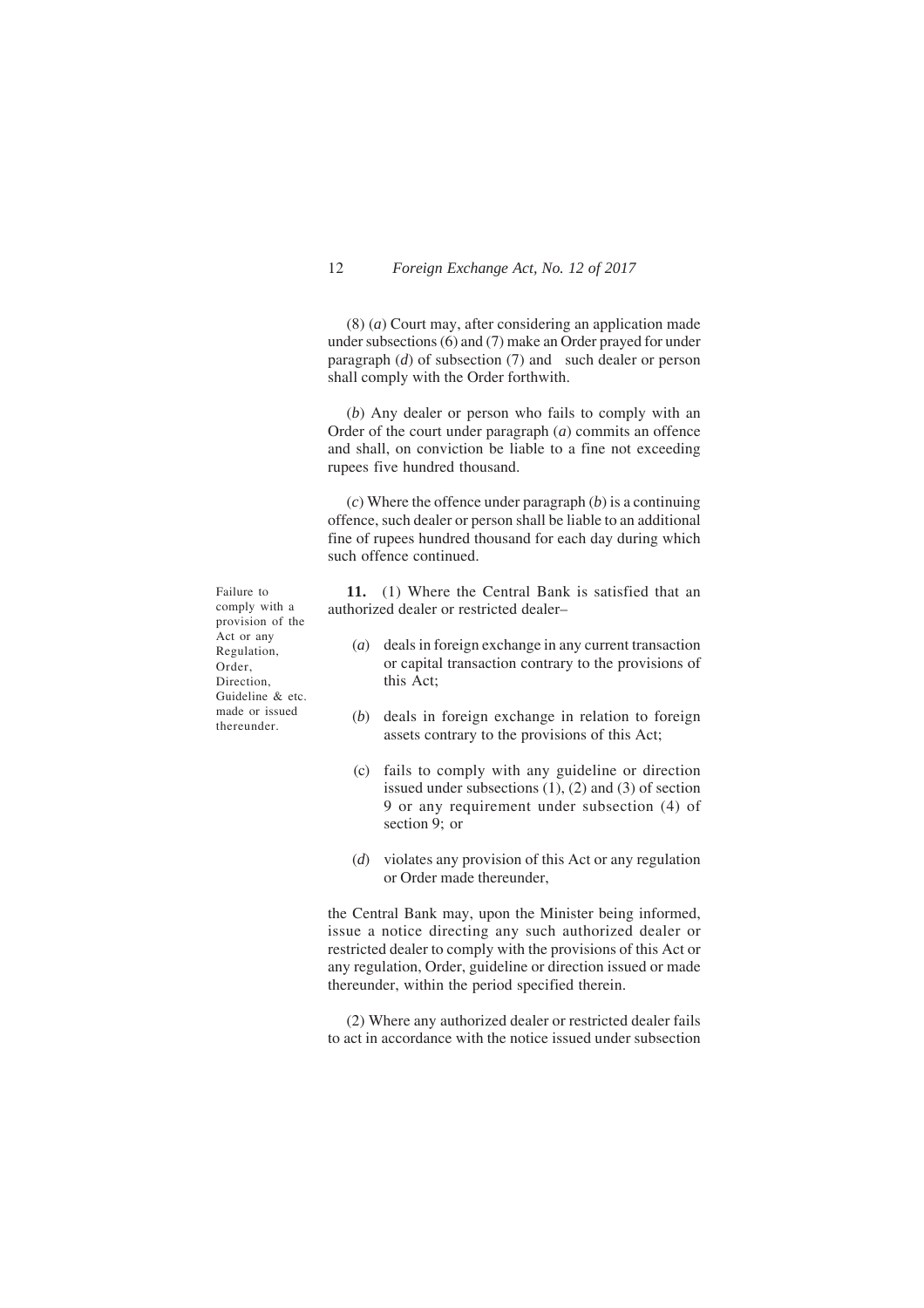(1), the Central Bank may, temporarily suspend the authorization granted under subsection (1) of section 4 or paragraph (*b*) of subsection (2) of section 4 or the permit granted under paragraph (*a*) of subsection (2) of section 4 to deal in foreign exchange.

(3) The Central Bank may, where there is a temporary suspension under subsection (2), after an inquiry, giving the authorized dealer or restricted dealer a reasonable opportunity of being heard and with the approval of the Monetary Board**,** revoke the authorization or permit granted under section 4.

(4) The Central Bank may in the circumstances referred to in subsection (1), without proceeding to revoke the authorization or the permit under subsection (3), after giving a reasonable opportunity of being heard and where it deems it appropriate taking into consideration all the relevant circumstances–

- (*a*) require an authorized dealer or restricted dealer who engages in any dealing in relation to foreign assets contrary to the provisions of this Act as referred to in paragraph (*b*) of subsection (1), to pay to the Central Bank within such time as may be specified in such requirement an amount not exceeding the amount or value of such foreign asset or any part thereof in foreign exchange or Sri Lanka currency together with such expenses incurred by the Central Bank for the detection and investigation of such transaction; or
- (*b*) impose a limitation on such authorized dealer or restricted dealer who has directly or indirectly been a party to the unauthorized transaction, from dealing in or engaging in current or capital transactions in relation to foreign exchange as the case may be, for a period not exceeding twelve months.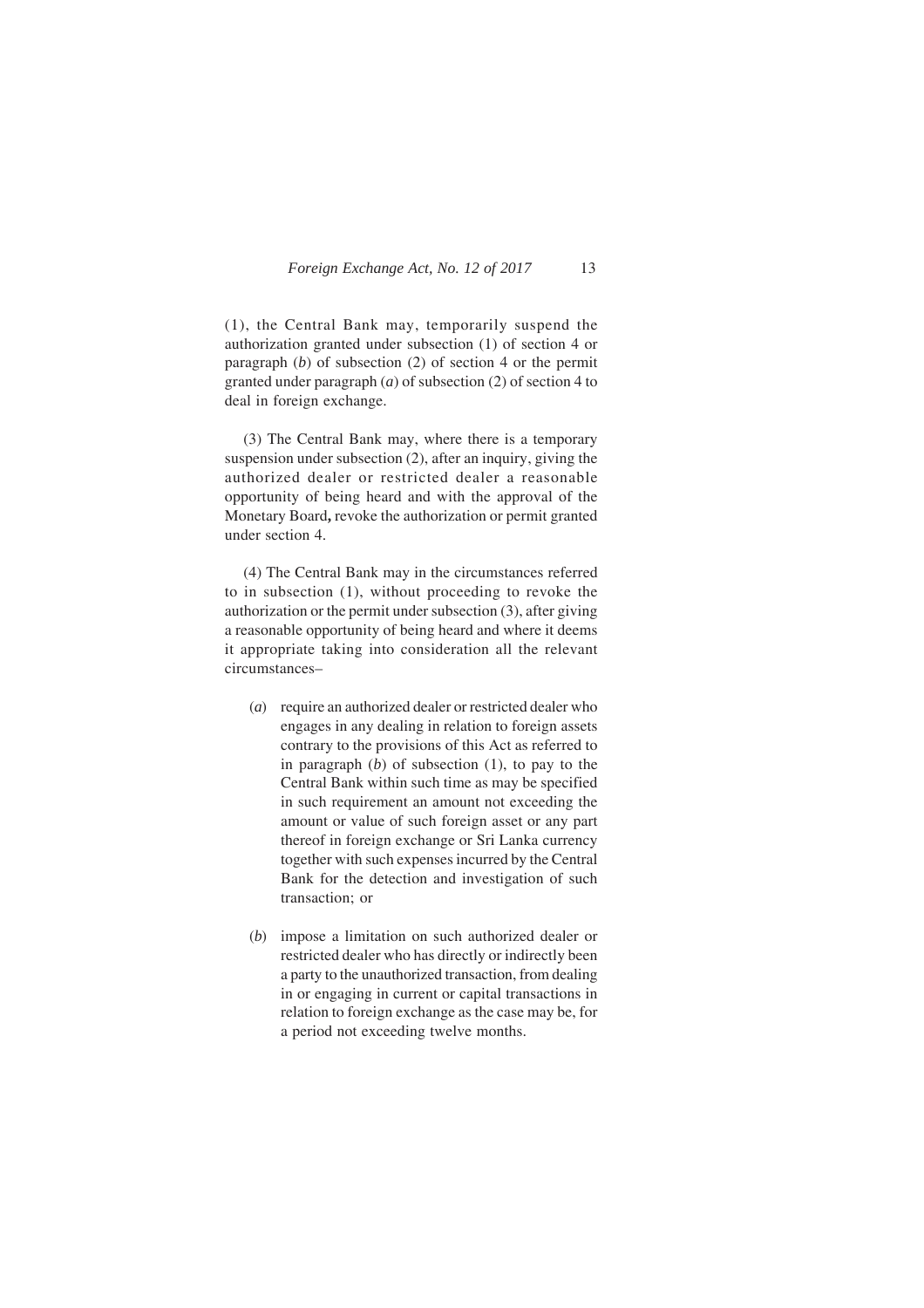(5) Where any other person, class or classes of persons, not being an authorized dealer or restricted dealer acts in violation of the provisions of paragraphs (*a*), (*b*), (*c*) or (*d*) of subsection (1), the Central Bank may, upon the Minister being informed, after giving such person a reasonable opportunity of being heard, require such person in writing, to pay as a penalty a sum not exceeding rupees one million or to pay a penalty of an amount not exceeding the amount or value of such current transaction or capital transaction or value of such foreign asset or any part thereof in foreign exchange or Sri Lanka currency together with such expenses incurred by the Central Bank for the detection and investigation of such transaction.

(6) Where the Central Bank revokes an authorization or permit under subsection (3) or requires to pay the sum determined under paragraph (*a*) of subsection (4) or imposes a limitation under paragraph (*b*) of subsection (4), the Central Bank shall communicate its decision or determination in writing together with its reasons therefor to such authorized dealer or restricted dealer.

 (7) (*a*) Where any authorized dealer or restricted dealer –

- (i) aggrieved by a revocation of the authorization or permit under subsection (3);
- (ii) aggrieved by the requirement to pay the sum determined under paragraph (*a*) of subsection (4); or
- (iii) aggrieved by any limitation imposed under paragraph (*b*) of subsection (4),

as the case may be, he may within thirty days after such decision or determination is communicated to such dealer, appeal against such revocation or determination to the Board of Inquiry which shall determine such appeal in accordance with the procedure set out in section 13.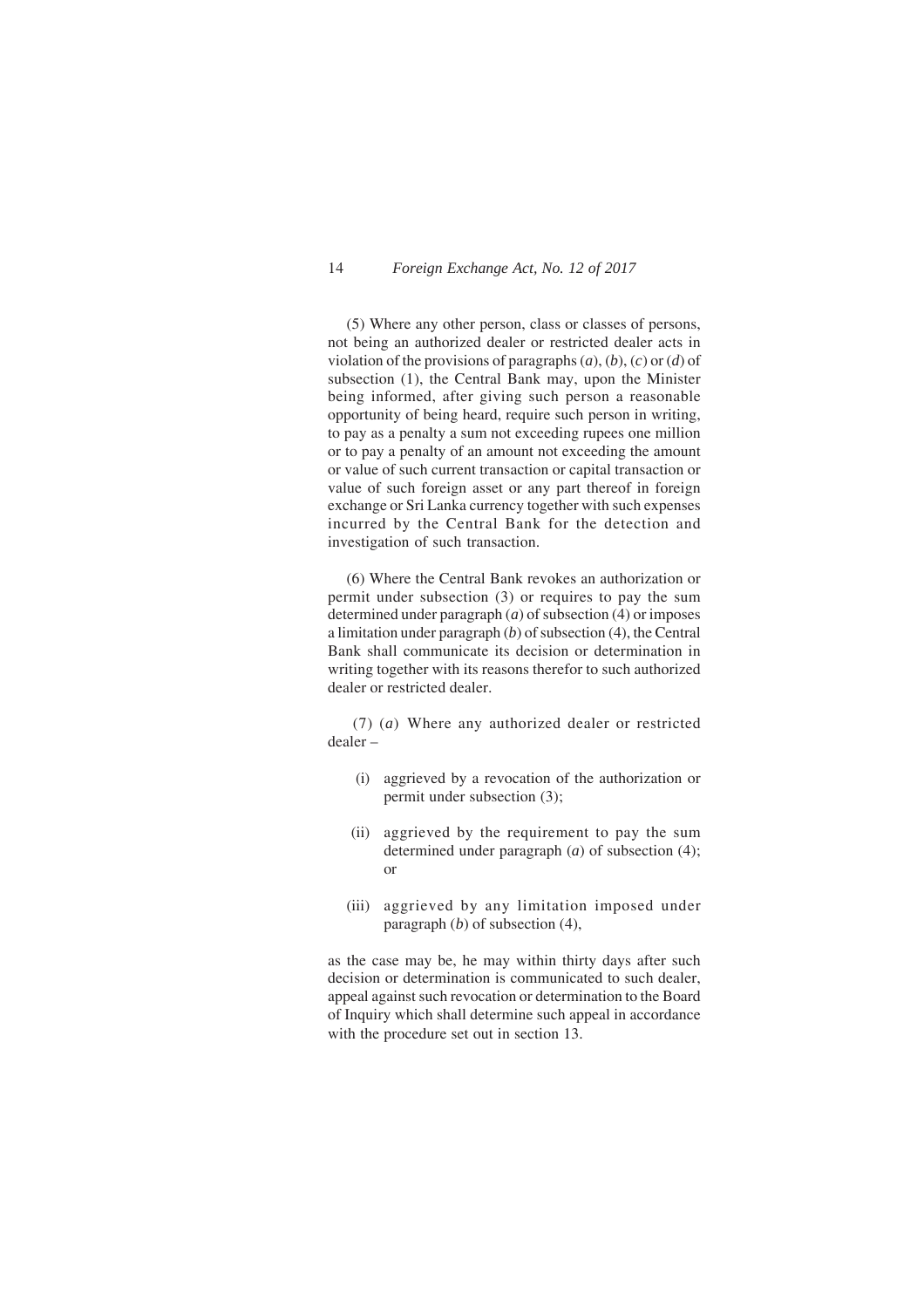(*b*) Where any person not being an authorized dealer or a restricted dealer, aggrieved by a penalty imposed under subsection (5), he may within thirty days after the requirement to pay such penalty is communicated to such person, appeal against such requirement to pay such penalty to the Board of Inquiry which shall determine such appeal in accordance with the procedure set out in section 13.

(8) Subject to any Order made on an appeal under subsection (7), the revocation of the authorization or the permit under subsection (3) or any limitation imposed under subsection (4) shall, notwithstanding such appeal, take effect from the date the Order of revocation or limitation is made or imposed on the authorized dealer or restricted dealer, as the case may be.

(9) Any sum paid to the Central Bank under paragraph (*a*) of subsection (4) or any penalty paid under subsection (5) shall be credited to the Consolidated Fund.

**12.** Every investigation and inquiry under section 11 shall be concluded within a period of six months from the date of commencement of such investigation or inquiry unless an extension of time is obtained with the approval of the Minister.

**13.** (1) The Minister shall appoint a Board of Inquiry to inquire into appeals made under paragraphs (*a*) and (*b*) of subsection (7) of section 11.

(2) The Board of Inquiry appointed under subsection (1) shall consist of the following persons appointed by the Minister:—

- (*a*) a retired judge of the Supreme Court or of the Court of Appeal who shall be the Chairman of the Board; and
- (*b*) two persons who are conversant in matters relating to international financial or exchange transactions

Investigations and Inquiries to be concluded within six months.

Board of Inquiry.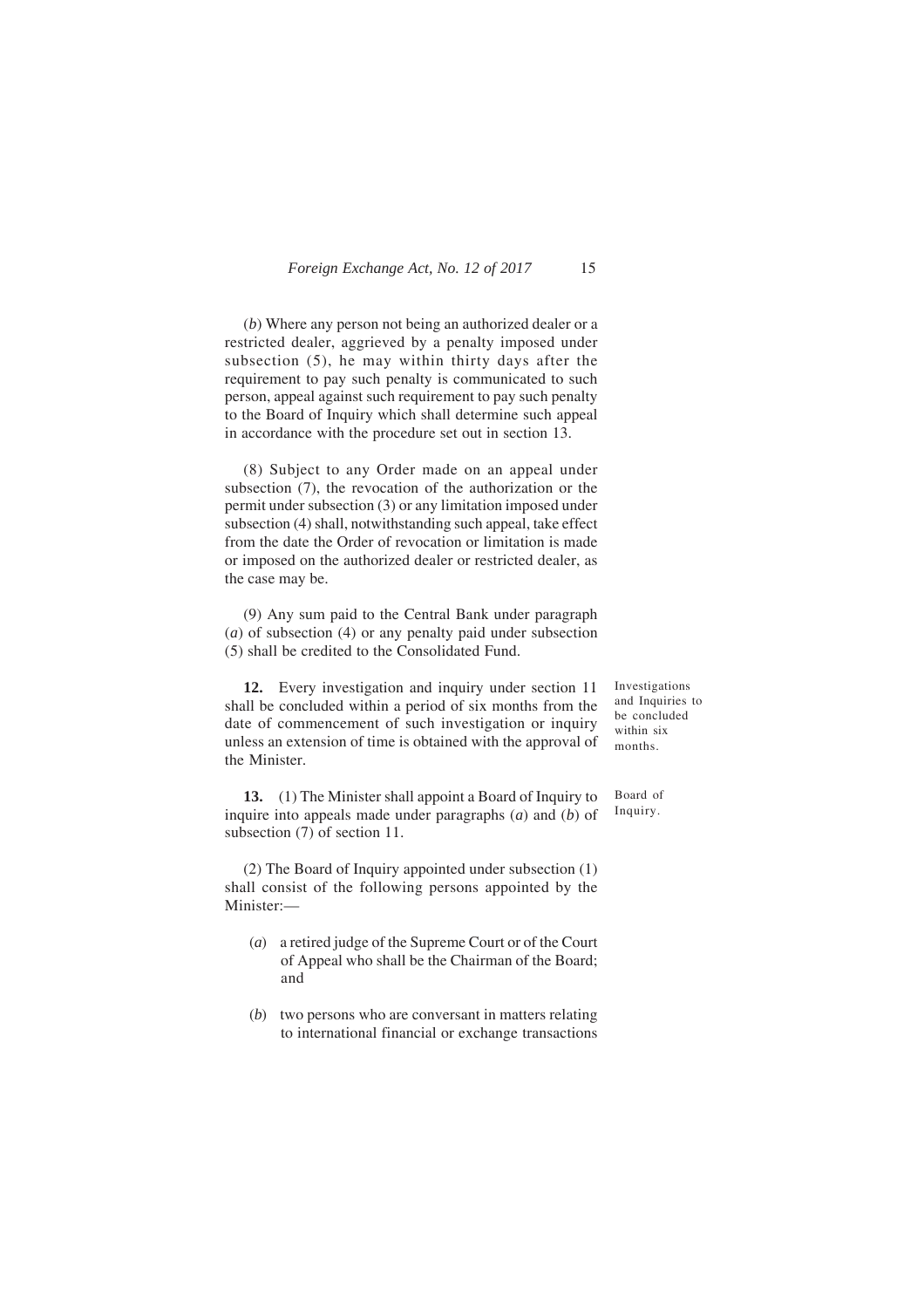and have had experience at a senior managerial level in the public or private sector and are of good standing and repute.

(3) Every member of the Board of Inquiry shall, unless he vacates office earlier by death, resignation or removal, hold office for a term of three years from the date of his appointment and unless he has been removed from office, be eligible for re-appointment.

(4) A member of the Board of Inquiry shall be remunerated in such manner and at such rates as may be determined by the Minister.

(5) A person shall be disqualified from being appointed or continuing as a member of the Board of Inquiry if he–

- (*a*) if he is, or becomes a member of Parliament or any Provincial Council or any local authority; or
- (*b*) if he is not, or ceases to be a citizen of Sri Lanka ; or
- (*c*) if he is under any law in force in Sri Lanka or in any other country found or declared to suffer from unsoundness of mind; or
- (*d*) if he is serving or has served a sentence of imprisonment imposed by any Court in Sri Lanka or any other country; or
- (*e*) if he has any financial or other interest as is likely to affect prejudicially the discharge by him of his functions as a member of the Board.

(6) (*a*) Any member of the Board of Inquiry may, at any time resign from his office by letter to that effect addressed to the Minister and such resignation shall take effect upon such resignation being accepted by the Minister in writing.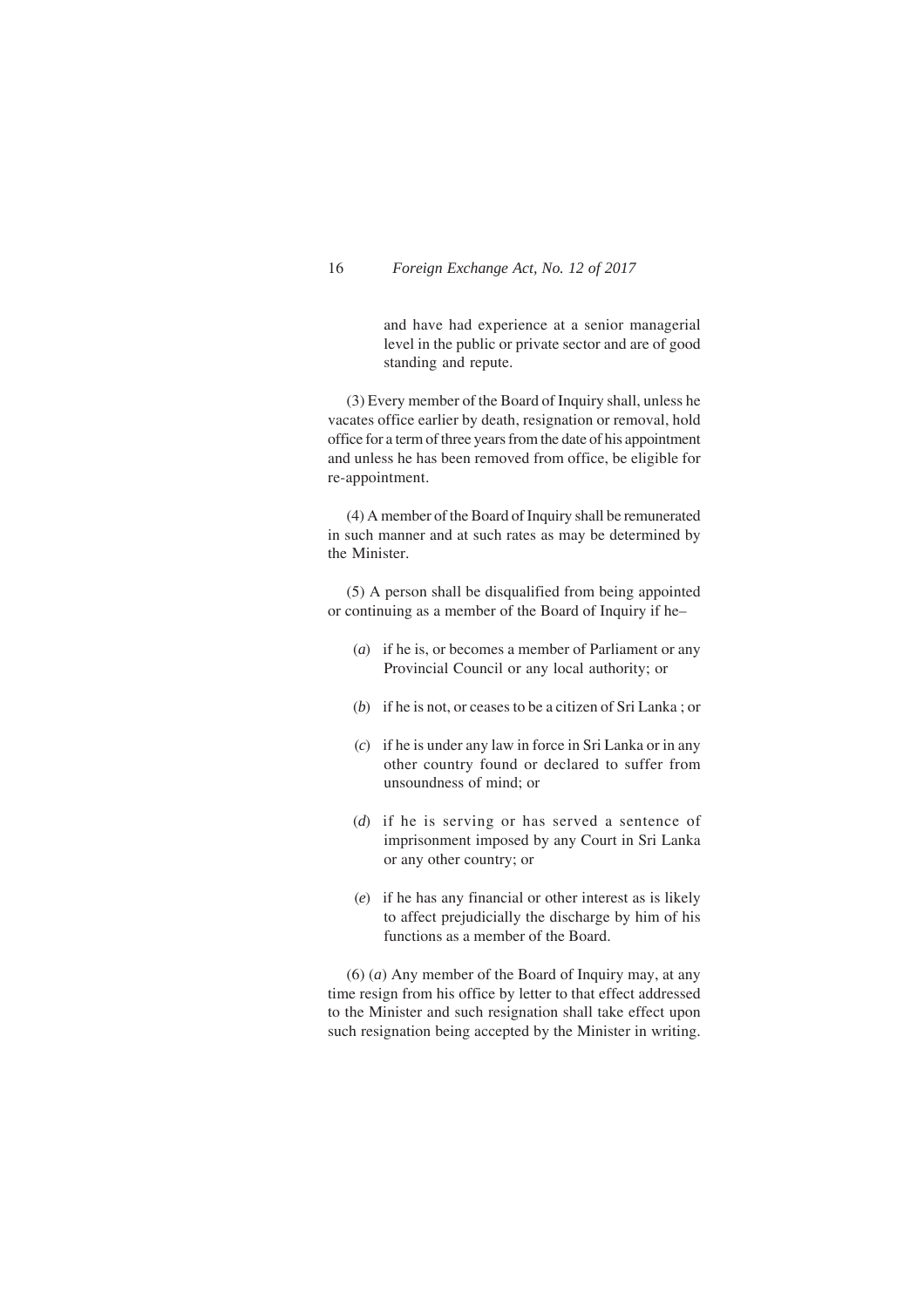(*b*) The Minister may with the reasons assigned therefor remove any appointed member.

(*c*) In the event of any post of an appointed member of the Board of Inquiry being vacated by death, resignation, removal or the operation of the provisions of subsection (5), the Minister may appoint another person, having regard to the provisions of subsections (2) and (3) to hold such office for the unexpired period of term of office of the member whom he succeeds.

(*d*) If any appointed member of the Board of Inquiry is temporarily unable to perform the duties of his office during any period due to ill-health or absence from Sri Lanka or for any other cause, the Minister may appoint some other person to act in his place for unexpired period.

(7) The Board of Inquiry shall within thirty days of the receipt of the appeal make its determination in respect of such matter.

(8) Every Appellant shall appear before the Board of Inquiry in person or with an authorized representative.

(9) After the hearing of an appeal, the Board of Inquiry may confirm, vary or reverse the decision appealed against.

(10) The decision of the Board of Inquiry and the reasons therefor shall be in writing, be notified to the appellant and the Board of Inquiry shall forward a report thereon to the Minister.

**14.** Where any person who is required to pay any sum of money or penalty to the Central Bank under section 11 or 13 is a body corporate or unincorporated, every director, member or partner of such body shall also be personally liable jointly and severally to pay such amount or value and expenses:

Provided that, such director, member or partner shall not be liable to pay such amount or value if such person proves

Liability of bodies corporate or unincorporated.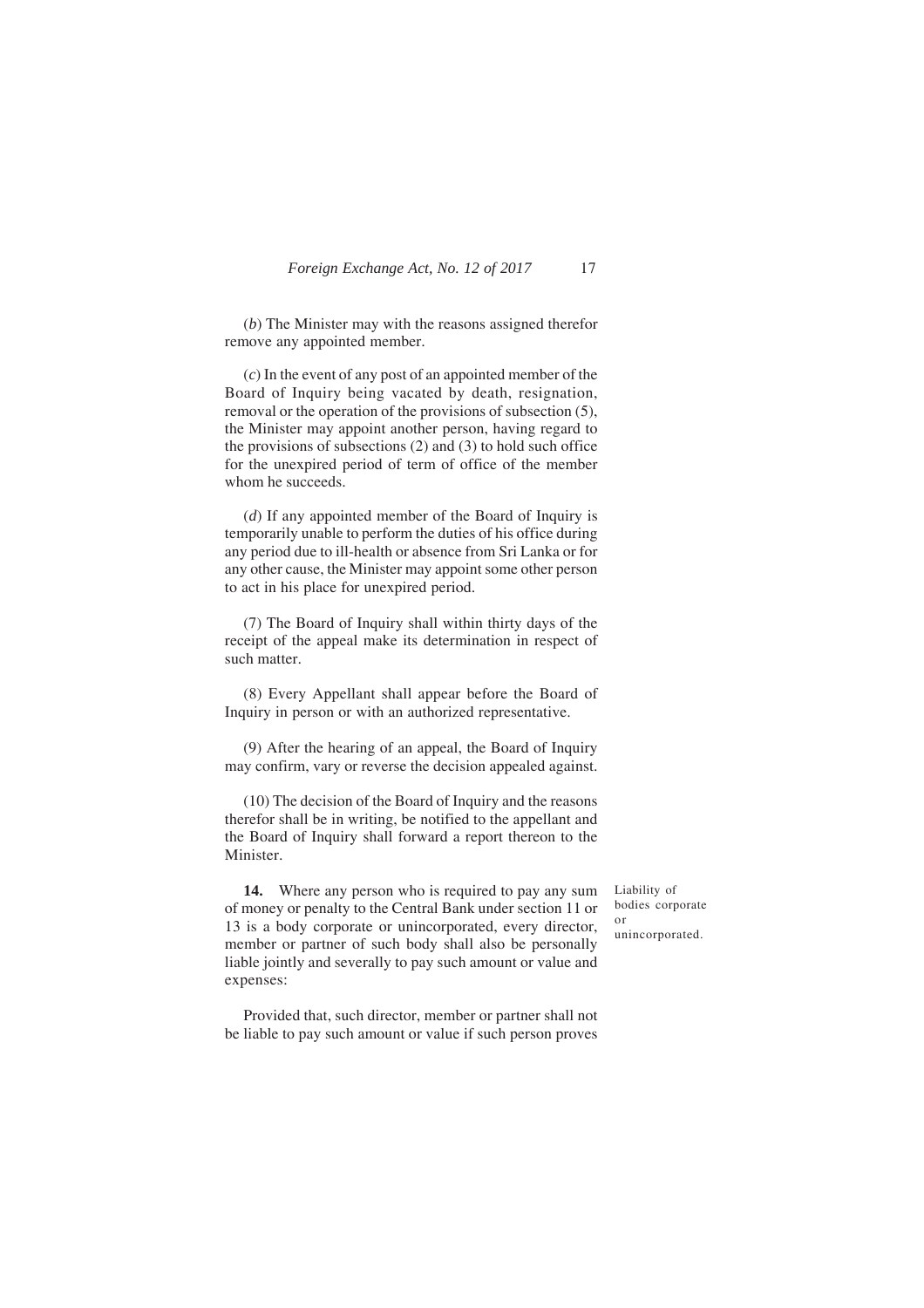that the act or omission incurring such liability was done or omitted to have been done without the knowledge of such person or that such person exercised due diligence to prevent such act or omission.

Recovery of sums due to Government.

**15.** (1) (*a*) Where any person fails to pay any sum of money or penalty to the Central Bank under sections 11 or 13, the Governor of the Central Bank shall cause a certificate to be issued under his hand, setting out the sum of money required to be paid by such person.

(*b*) The sum of money so certified shall be deemed to be a debt due from such person to the Government and may be recovered by the Central Bank by issuing a certificate to the District Court having jurisdiction in the district where the person resides.

(*c*) Such certificate shall contain the particulars of the sum due and the name and place of residence as given in the authorization issued under section 4.

(*d*) Court shall thereupon direct a writ of execution to be issued to the Fiscal authorizing and requiring him to seize and sell all the property movable and immovable of the defaulting person or such part thereof as the Court may deem necessary for recovery of the amount so due and the provisions of sections 226 to 297 of the Civil Procedure Code (Chapter 101) shall, *mutatis mutandis* apply to and in relation to such seizure and sale.

(2) (*a*) Where the Central Bank is of the opinion that it is impracticable or inexpedient to recover the sum required to be paid under subsection (1) or where the full amount has not been recovered by the seizure and sale, then, the Central Bank may issue a certificate containing particulars of the sum so due and the name of the person and place of residence as given in the authorization issued under section 4 to the Magistrate having jurisdiction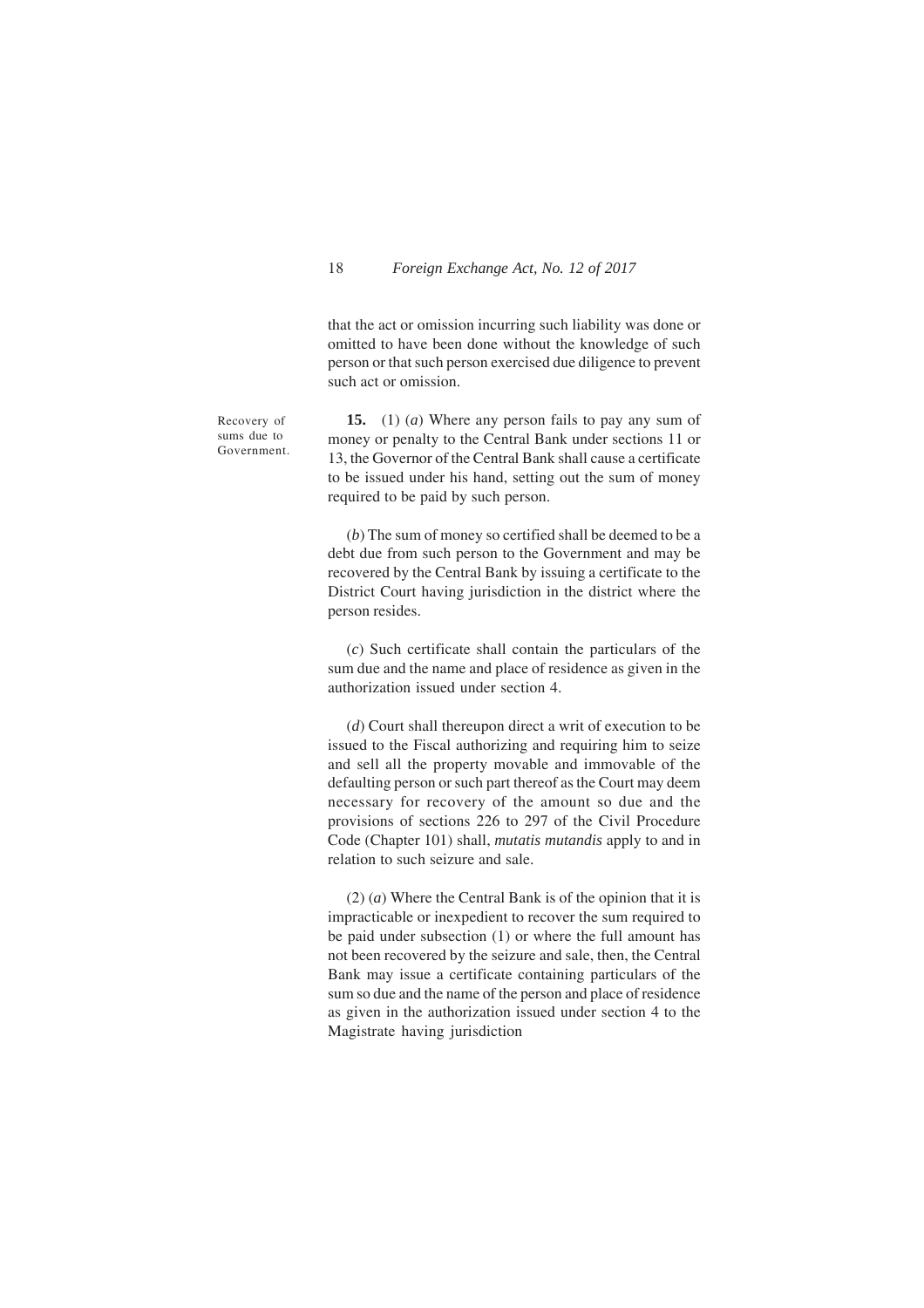(*b*) The Magistrate shall thereupon summon such person before him to show cause why further proceedings for the recovery of sum due under this Act should not been taken against him and in default of sufficient cause being shown, such sum shall be deemed to be a fine imposed by a sentence of the Magistrate on such person and the provisions of section 291 (except paragraphs (*a*), (*d*) and (i) of subsection (1) thereof of the Code of Criminal Procedure Act, No. 15 of 1979), relating to the default of payment of a fine imposed for such an offence shall thereupon apply and Magistrate may make any direction, by the provisions of that subsection, he could have made at the time of imposing such sentence.

(3) (*a*) The correctness of any statement in a certificate issued by the Central Bank for the purpose of this section shall not be called in question or examined by the court in any proceedings under this section and accordingly nothing in this section shall authorize the court to consider or decide the correctness of any statement in such certificate and the Central Bank's certificate shall be sufficient evidence that the amount due under this Act from the defaulting person has been duly calculated and that such amount is in default.

 (*b*) The certificate shall be signed by the Governor of the Central Bank and shall be admissible in evidence in such action, without proof of signature and shall be *prima facie* proof of the matters stated therein.

(4) Any sum recovered in an action under this section shall be paid into the Consolidated Fund.

**16.** Subject to the provisions of this Act, any permission, consent or authority granted under this Act may be –

Provisions relating to permission, consent or authority.

- (*a*) general or special;
- (*b*) absolute or conditional;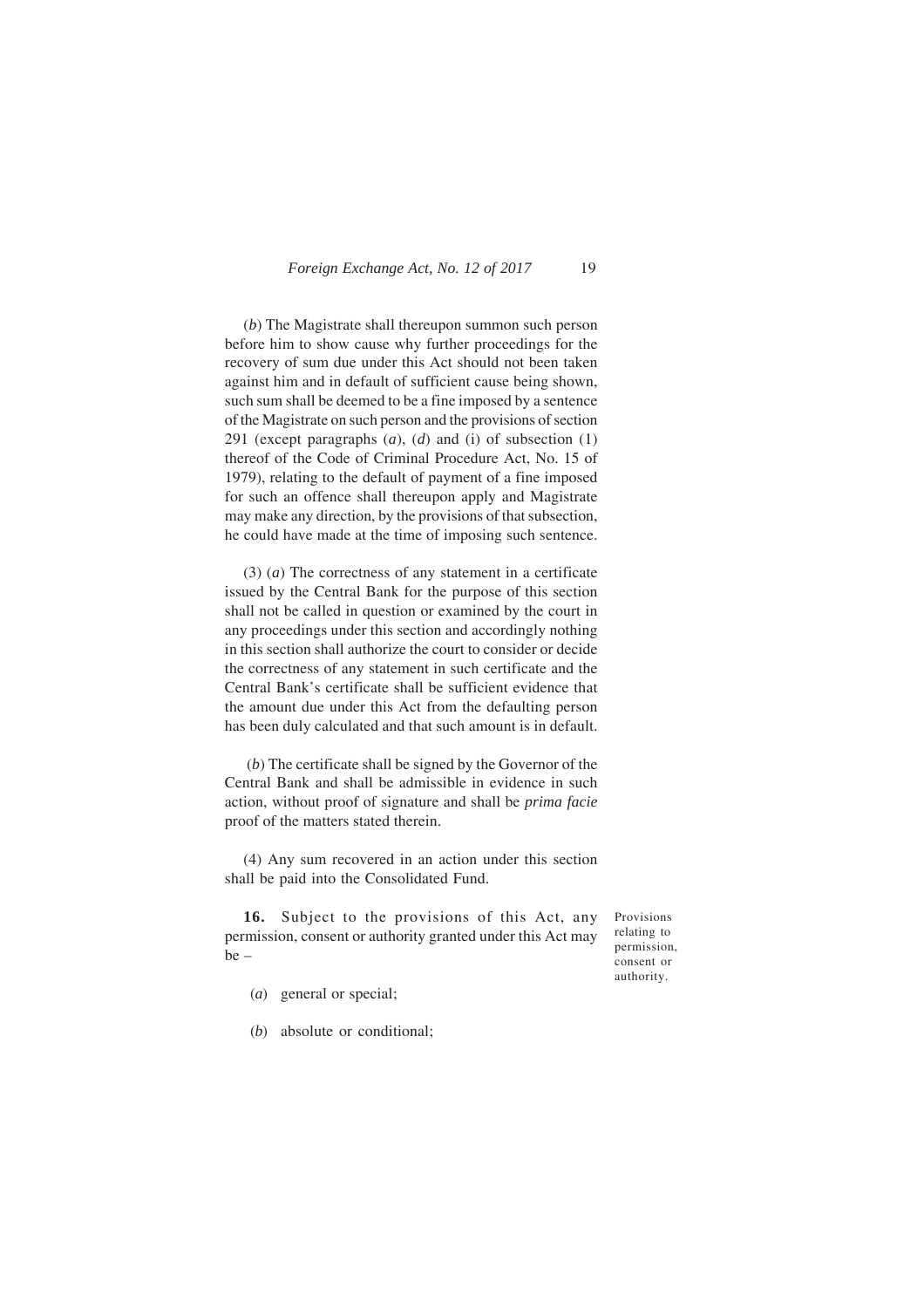- (*c*) limited so as to expire on a specified date, unless renewed; and
- (*d*) varied or revoked.

**17.** In any inquiry under section 13, the burden of proving that any authorized dealer, restricted dealer or any other person, class or classes of persons not being an authorized dealer or restricted dealer had obtained the permission of the Central Bank for doing the act or making the omission which constitutes the violation of the provisions of the Act or any regulation, Order, guideline or direction issued or made thereunder shall be on such dealer, person or class or classes of persons. Burden of proof of permission.

**18.** In any inquiry under section 13 in relation to foreign currency, it shall be presumed, until the contrary is proved, that the currency in respect of which the dealing in foreign exchange in violation of the provisions of the Act or any regulation, Order, guideline or direction issued or made thereunder is alleged to have been committed is genuine. foreign currency.

**19.** In an Inquiry under section 13 or any proceeding under section 10, any of the following documents may be produced before the Board of Inquiry or Court and given in evidence against any authorised dealer, restricted dealer or any other person, class or classes of persons not being an authorized dealer or restricted dealer and shall be *prima facie* evidence of the matters, transactions and accounts therein contained – Admissibility of certain documents.

- (*a*) a certified copy of a banker's book or an extract thereof obtained from the manager or principal accountant of the bank;
- (*b*) a certified copy of any book or other record required by law to be maintained by a company or a certified copy of any extract thereof, obtained from a director or secretary of the company; and

Presumption relating to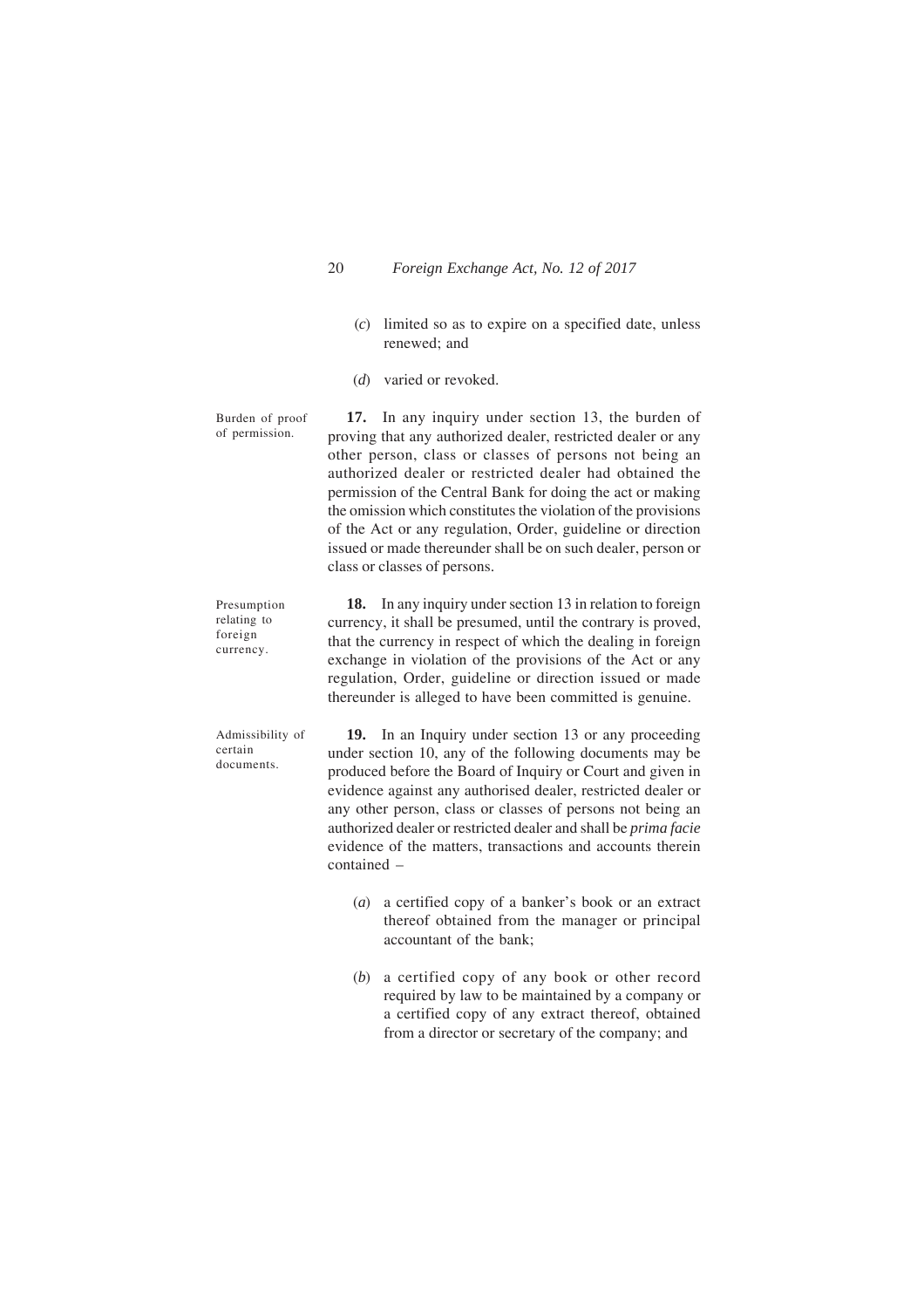(*c*) a certified copy of any document or of an extract thereof in the proper custody of an officer of a foreign Government, and obtained from such officer.

**20.** No person shall be liable in any suit or other legal proceedings for any act done, or purporting to be done, in good faith in pursuance of the powers conferred by or under this Act, or for the purpose of carrying out the provisions of this Act.

**21.** (1) Except in the performance of his duties under this Act, every officer or servant of the Department of Foreign Exchange of the Central Bank shall preserve, and aid in preserving, secrecy with regard to all matters that may come to his knowledge in the performance of his duties under this Act, and any such officer or servant who communicates any such matter to any person other than –

- (*a*) the person, class or classes of persons to whom that matter relates or an authorized representative of such person, class or classes of persons;
- (*b*) the Monetary Board;
- (*c*) the Governor of the Central Bank or an officer of the Department of Foreign Exchange of the Central Bank authorized by the Governor to obtain information regarding that matter;
- (*d*) the Secretary of the Ministry of the Minister assigned the subject of Central Bank;
- (*e*) a public officer authorized by the Minister to obtain information regarding that matter; or
- (*f*) a person to whom it is necessary to communicate that matter for the purpose of securing compliance with, or detecting evasion of, any provision of this Act, or any other written Law,

Indemnity for acts done in good faith.

Duty of officers and servants to maintain secrecy.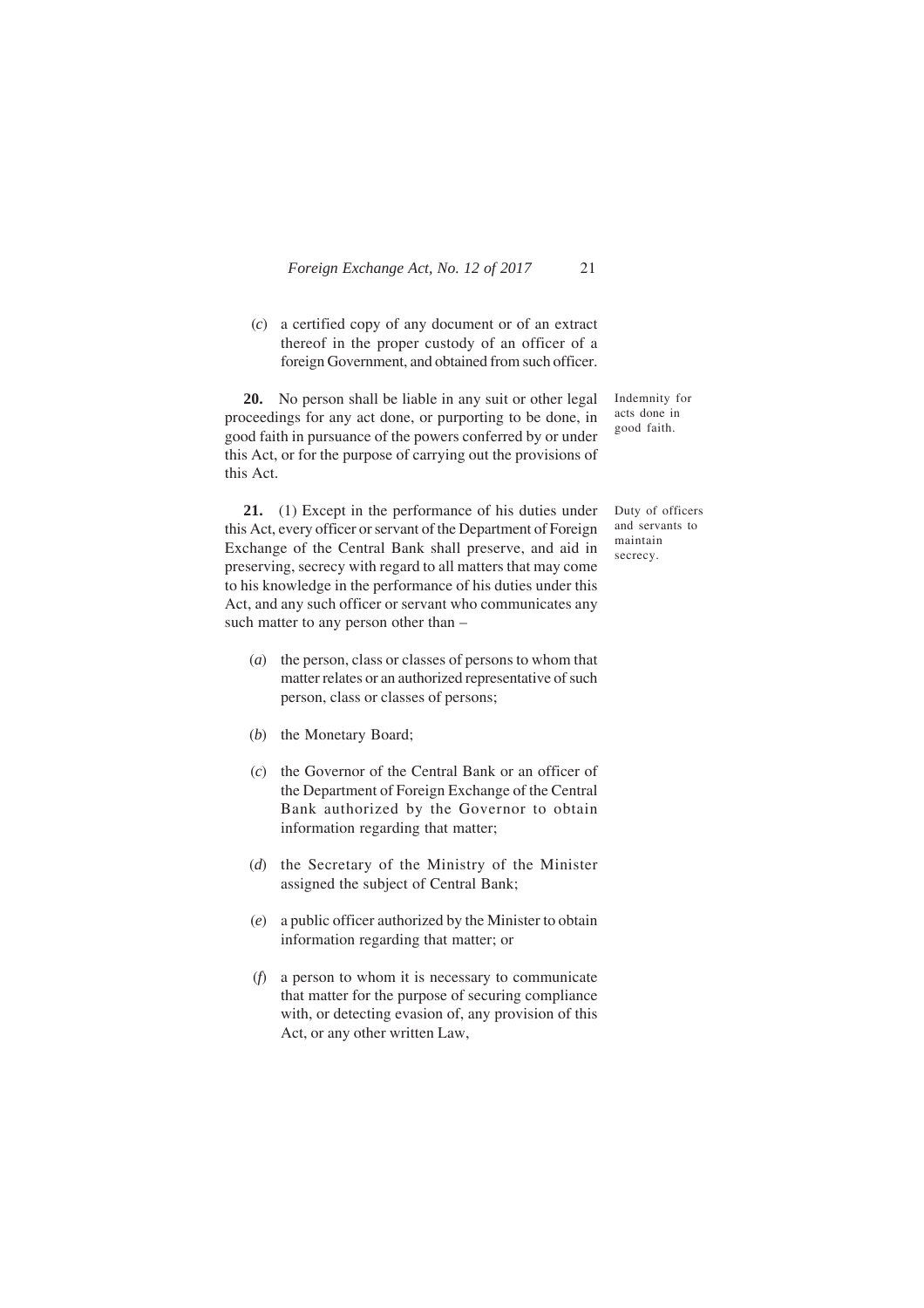or suffers or permits any unauthorized person to have access to any book, papers or records of the aforesaid Department or in the possession or custody, or under the control, of the head of that Department, commits an offence.

(2) No officer or servant of the Department of Foreign Exchange shall, in any legal proceedings to which the Monetary Board is not a party be compellable except by Order of the Court to produce any book or document or to divulge or communicate any matter coming under his notice in the performance of his duties under this Act.

Preservation of financial stability.

**22.** (1) Where the Monetary Board advises the Minister that in the opinion of the Board, remittances of foreign exchange into or out of Sri Lanka constitute a potential threat to the financial stability of Sri Lanka, the Minister may, with the approval of the Cabinet of Ministers and notwithstanding the provisions of sections 5, 6, 7 and 8 of this Act, by Order published in the *Gazette*, take such steps as may be necessary to restrict or regulate remittances of foreign exchange into or out of Sri Lanka, for such period not exceeding six months from the date of such Order.

(2) An Order under subsection (1) shall be communicated forthwith to Parliament and unless Parliament determines otherwise, shall be valid for the period specified in such Order.

(3) The Minister may with the approval of Parliament, by Order published in the *Gazette,* extend from time to time, the period of validity of an Order made under subsection (1) however that the period of such extensions shall not in the aggregate exceed twelve months.

Expenses in suit or prosecution to be paid out of the Consolidated Fund.

**23.** (1) Any expenses incurred by the Central Bank in any suit or prosecution brought by or against it before any court, shall be paid out of the Consolidated Fund and any costs paid to or recovered by the Central Bank in any such suit or prosecution shall be credited to the Consolidated Fund.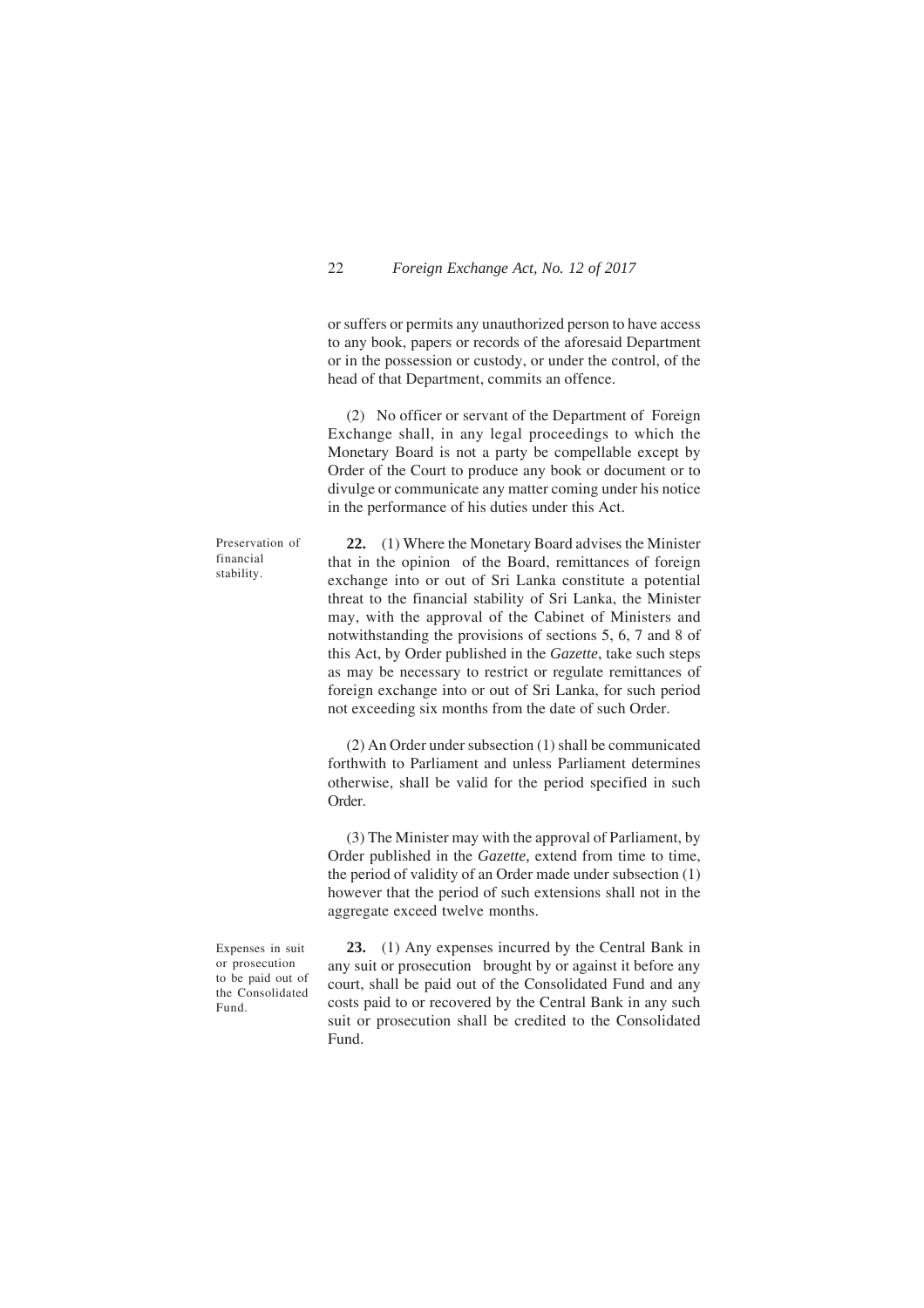(2) Expenses incurred by the employees of the Central Bank in any suit or prosecution brought against such person before any court or tribunal in respect of any act which is done or purported to be done by such person under this Act or any other written law or on the direction of Central Bank shall, if that act was done in good faith, be paid out of the Consolidated Fund, unless such expenses are recoverable by such person in any suit or proceedings.

Contracts.

**24.** (1) It shall be an implied condition in any contract, entered into, by virtue of the provisions of this Act, the permission or consent of the Central Bank is at the time of the contract required for the performance of any term thereof, that terms should not be performed except insofar as the permission or consent is given or permission or consent is not required:

Provided that, the preceding provisions of this subsection shall not apply to that term insofar as the application of those provisions to that term is inconsistent with the intention of the parties to that contract, whether by reason of their having contemplated the performance of that term despite the provisions of this Act, or for any other reason.

(2) Notwithstanding anything in the Bills of Exchange Ordinance (Chapter 82), neither the provisions of this Act, nor any condition, whether express or implied having regard to those provisions, that any payment shall not be made without the permission of the Central Bank under this Act, shall be deemed to prevent any instrument being a bill of exchange or promissory note under the said Ordinance.

**25.** Where the provisions of any other written law impose an obligation in respect of the doing of any act and the permission or consent of the Central Bank is, by virtue of that Act is required for the discharge of the obligation, it shall be an implied condition of the obligation that it shall not be discharged except in so far as the permission or consent is given or is not required.

Obligations under other written laws.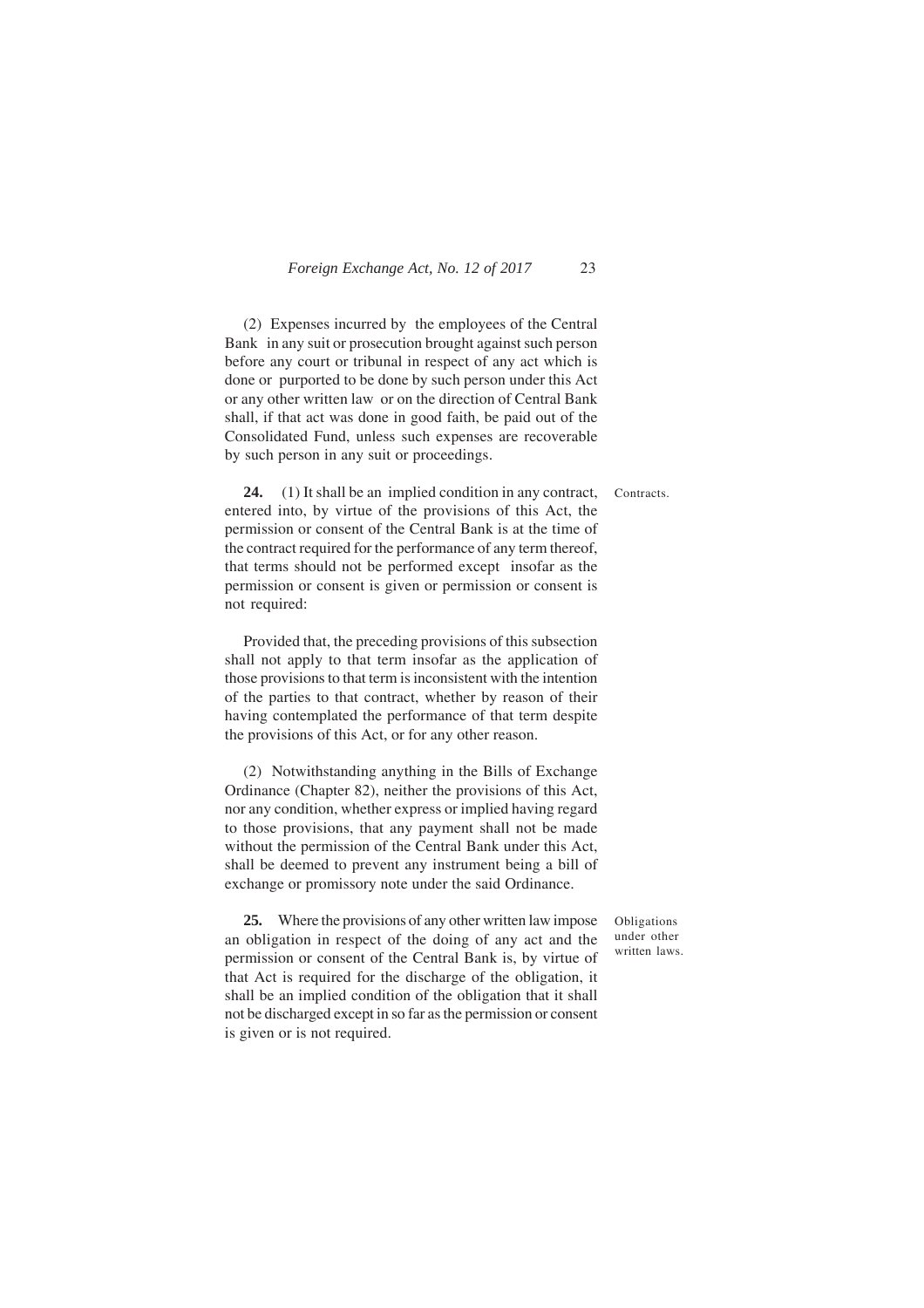**26.** (1) Any person who acts in contravention of the provisions of this Act or any regulation Order or direction issued or made thereunder for which no penalty is prescribed, may be required in writing by the Central Bank to pay as a penalty a sum not exceeding one million rupees, within such period as may be specified in the notification of such requirement.

(2) Any person aggrieved by a penalty imposed under subsection (1) may, within thirty days after the requirement to pay such penalty is communicated to such person, appeal against such requirement to pay such penalty to the Board of Inquiry which shall determine such appeal in accordance with the procedure set out in section 13.

**27.** The Schedule to this Act may from time to time in the interest of the national economy be amended, altered or varied by Resolution of Parliament.

**28.** Where any regulation or Order made under this Act is required to be published in the *Gazette*, it shall be published once in three daily newspapers in the Sinhala, Tamil and English languages.

Regulations.

Amendment of Schedules by Resolution of Parliament. Publication of Orders in daily newspapers.

> **29.** (1) The Minister may make regulation**s** in respect of all matters which are required by this Act to be prescribed or in respect of which regulations are required or authorized to be made under this Act.

> (2) Every regulation made under subsection (1) shall be published in the *Gazette* and shall come into operation on the date of publication or on such later date as may be specified therein.

> (3) Every regulation made under subsection (1) shall, within three months from the date of its publication in the *Gazette* be placed before Parliament for approval. Every regulation which is not so approved shall be deemed to be rescinded as from the date of disapproval, but without prejudice to anything previously done there under.

Penalties.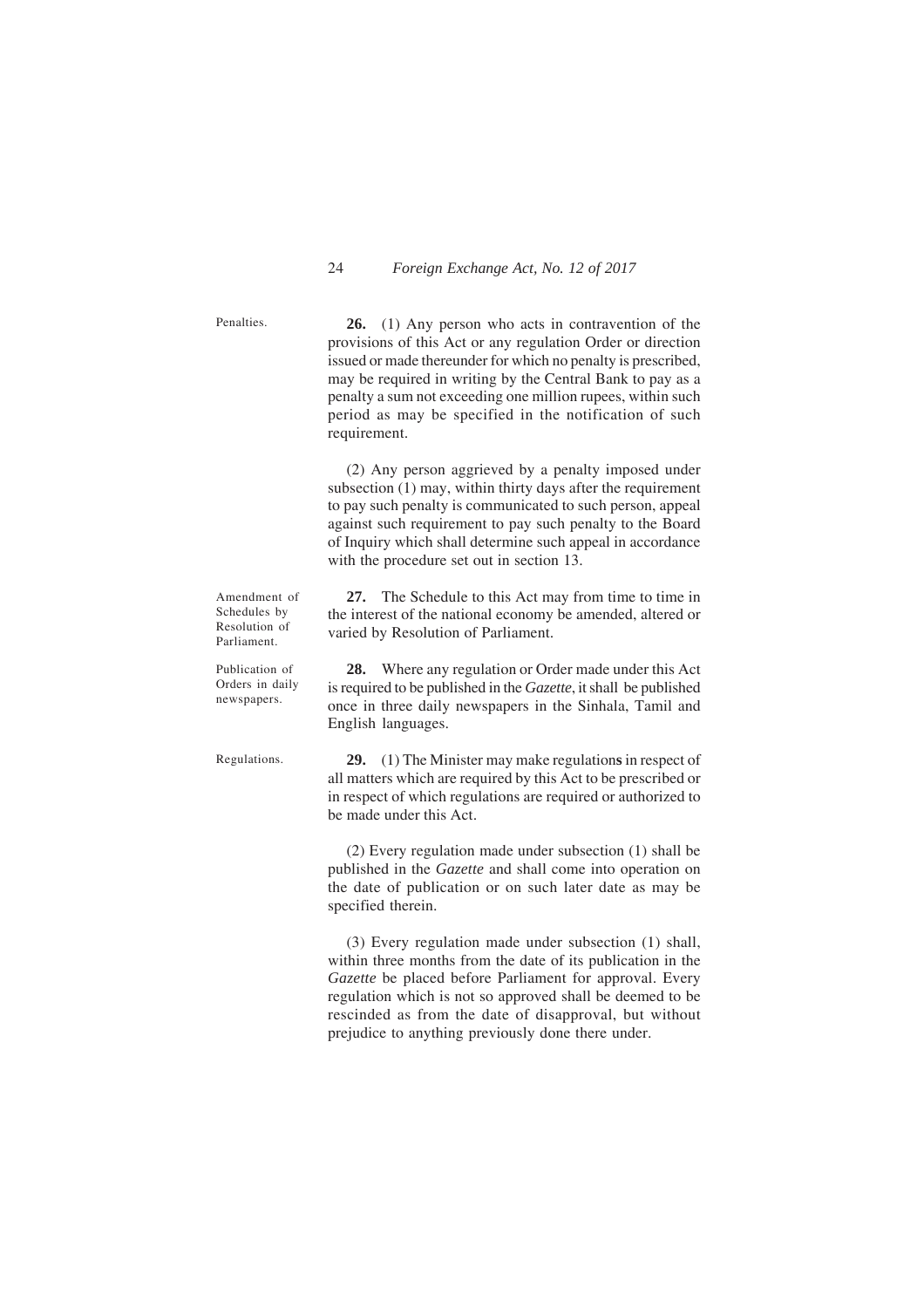(4) Notification of the date on which any regulation is deemed to be so rescinded shall be published in the *Gazette*.

**30.** (1) The Exchange Control Act (Chapter 423) is hereby repealed.

Repeal and Savings.

(2) Notwithstanding the repeal of the aforesaid Act-

- (*a*) all suits, actions and proceedings instituted under the repealed Act and pending on the day immediately prior to the appointed date, shall, with effect from the appointed date, be deemed to be suits, actions and proceedings instituted under the repealed Act and be heard and concluded under that Act; and
- (*b*) all investigations and inquiries instituted under the repealed Act and pending on the day immediately prior to the appointed date, shall, with effect from the appointed date, be deemed to be investigations and inquiries instituted under the repealed Act and shall be concluded under that Act within a period of six months from the appointed date.
- **31.** (1) For the purpose of this Act
	- (*a*) "currency" includes coins, currency notes, postal orders, money orders, cheques, drafts, travelers' cheques, letters of credit, bills of exchange, promissory notes, other electronic fund transfer cards and digital currency;
	- (*b*) "securities" means shares, stock, bonds, debentures, units under a unit trust scheme or of any mutual fund.

(2) The Central Bank may, by Notification published in the *Gazette*, specify any other instrument in relation to currency or securities which is not specified in this section.

Currency, securities etc.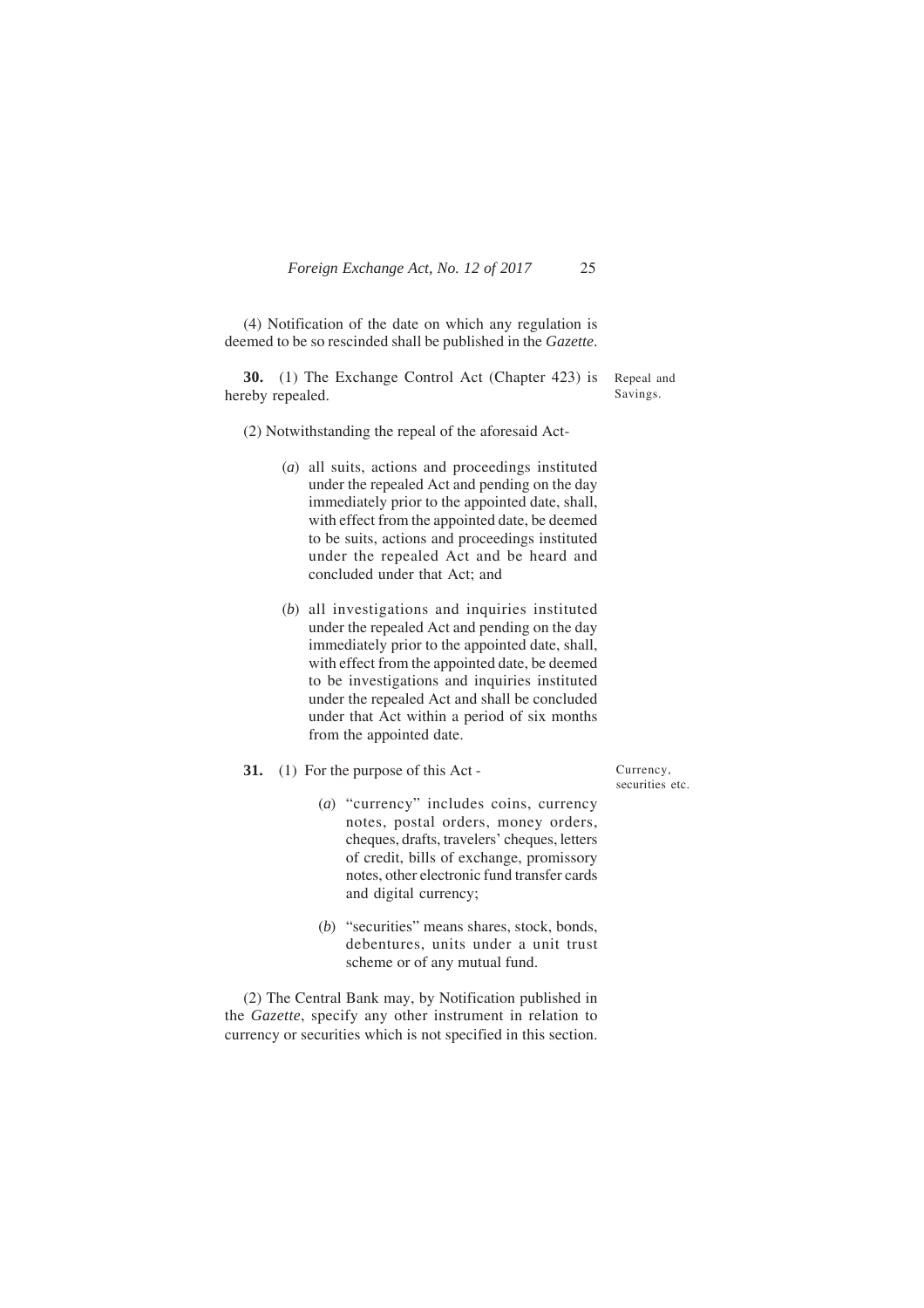(3) For the purpose of this Act, "a person resident in Sri Lanka" means such person as is determined by the Minister by Order published in the *Gazette*.

| Sinhala text to<br>prevail in case<br>of inconsistency. | 32. In the event of any inconsistency between the<br>Sinhala and Tamil texts of this Act the Sinhala text shall<br>prevail.                                                                                                                                                             |
|---------------------------------------------------------|-----------------------------------------------------------------------------------------------------------------------------------------------------------------------------------------------------------------------------------------------------------------------------------------|
| Interpretation.                                         | 33.<br>In this Act unless the context otherwise requires-                                                                                                                                                                                                                               |
|                                                         | "asset" means any movable or immovable property<br>of any class or description whatsoever;                                                                                                                                                                                              |
|                                                         | "authorized dealer" means a bank licensed under<br>the Banking Act, No. 30 of 1988 authorized<br>under section 4 to act as authorized dealer;                                                                                                                                           |
|                                                         | "capital transaction" means a transaction which is<br>not a current transaction within the meaning of<br>this Act;                                                                                                                                                                      |
|                                                         | "Central Bank" means the Central Bank of Sri Lanka<br>established by section 5 of the Monetary Law<br>Act (Chapter 420);                                                                                                                                                                |
|                                                         | "current transaction" means any international<br>transaction necessitating a transfer of foreign<br>exchange into or from Sri Lanka, and referred to<br>in paragraph $(d)$ of Article XXX of the Articles<br>of the International Monetary Fund set out in<br>the Schedule to this Act; |
|                                                         | "Commissioner General of Inland Revenue" means<br>the Commissioner General of Inland Revenue<br>within the meaning of Inland Revenue Act, No.<br>10 of 2006;                                                                                                                            |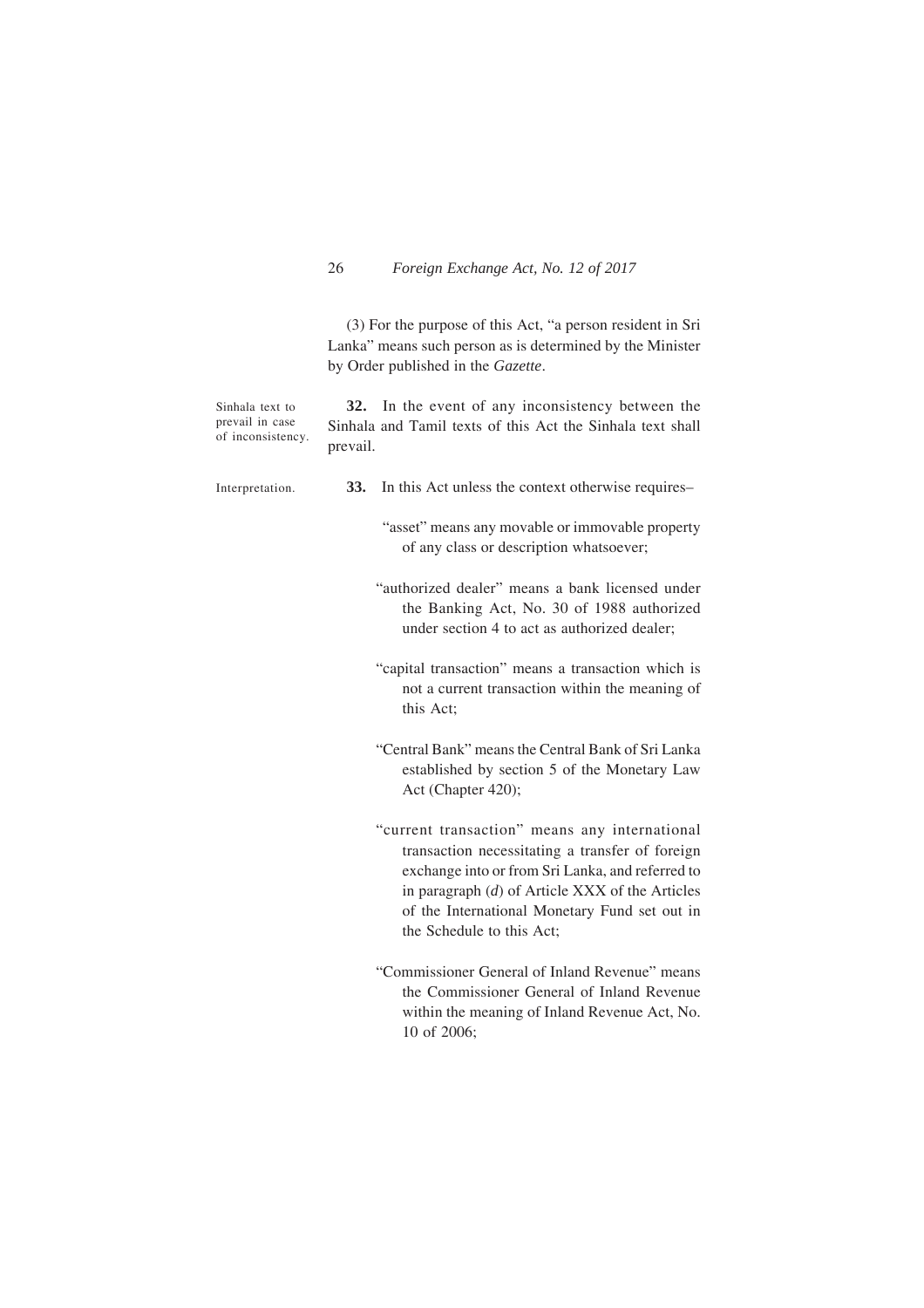- "foreign asset" means any movable or immovable property outside Sri Lanka of any class or description whatsoever and without prejudice to the generality of the preceding provisions of this definition, includes foreign exchange, foreign currency, foreign securities and foreign bank accounts;
- "foreign currency" means any currency other than Sri Lankan currency;
- "Foreign Currency Account" means a foreign currency account in a licensed bank which is authorized to deal in foreign exchange;
- "foreign exchange" means foreign currency and includes –
	- (*a*) deposits, credits and balances payable in foreign currency;
	- (*b*) drafts, travelers' cheques, letters of credit and bills of exchange drawn in Sri Lanka and payable outside Sri Lanka in foreign currency;
	- (*c*) drafts, travelers' cheques, letters of credit and bills of exchange drawn outside Sri Lanka but payable in Sri Lankan currency;
	- (*d*) any document or instrument of a type customarily employed for international transfers of funds;
- "foreign exchange dealings" includes accepting, buying, selling, borrowing and lending of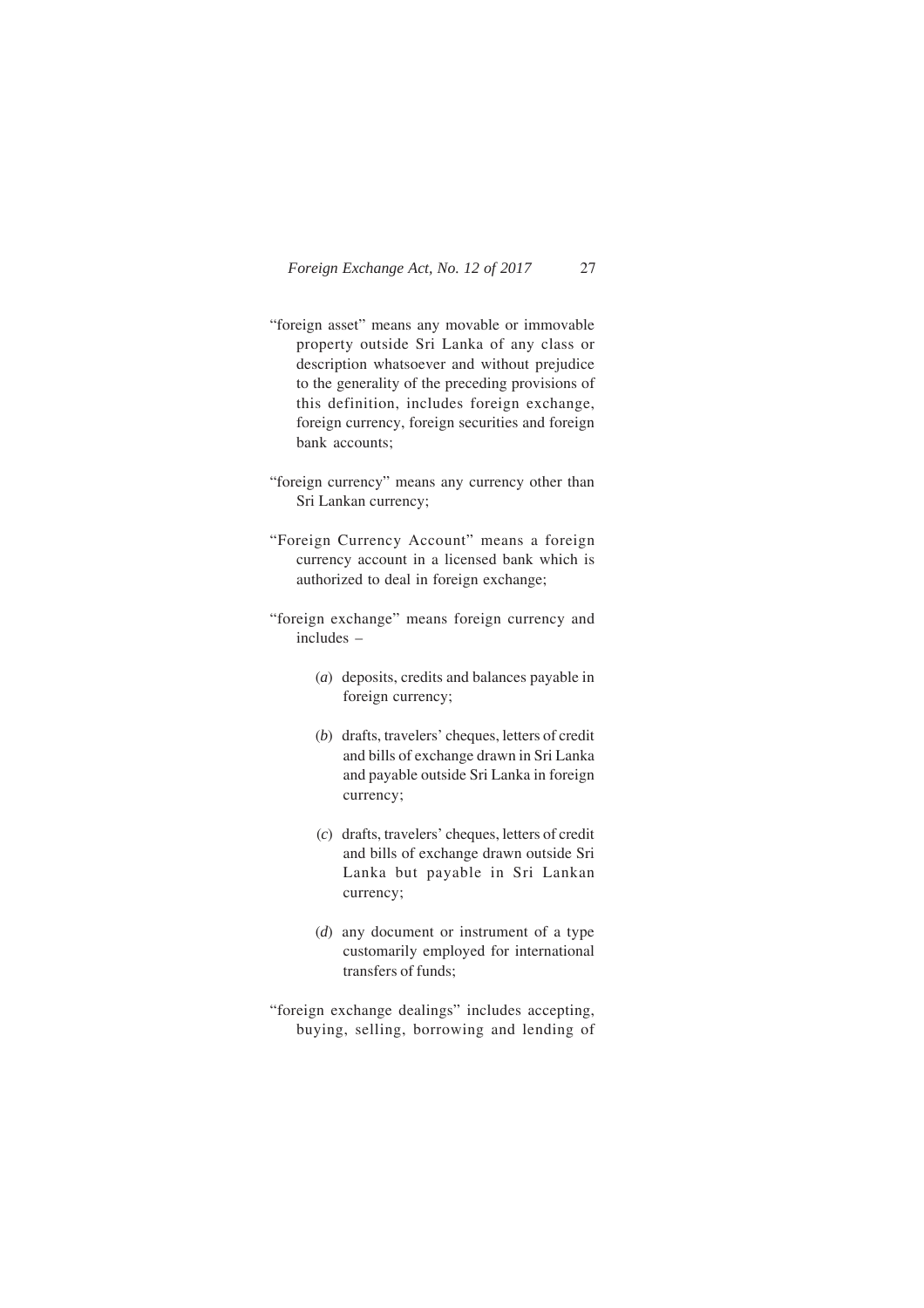foreign exchange and exchange to any other foreign currency;

- "foreign security" means a security denominated or expressed in foreign currency and issued outside Sri Lanka;
- "licensed bank" means a licensed commercial bank or a licensed specialized bank;
- "licensed commercial bank" means a bank licensed under subsection (4) of section 2 of the Banking Act, No. 30 of 1988;
- "licensed specialized bank" means a bank licensed under subsection (3) of section 76A of the Banking Act, No. 30 of 1988;
- "Minister" means the Minister assigned the subject of Central Bank;
- "Monetary Board" means the Monetary Board of the Central Bank of Sri Lanka;
- "permit" means a permit granted to a restricted dealer under paragraph (*a*) of subsection (2) of section 4;
- "person" means any natural or legal person including partnerships;
- "person resident outside Sri Lanka" means a person who is not a resident in Sri Lanka; and
- "Sri Lankan currency" means currency which is expressed or drawn in Sri Lanka rupees.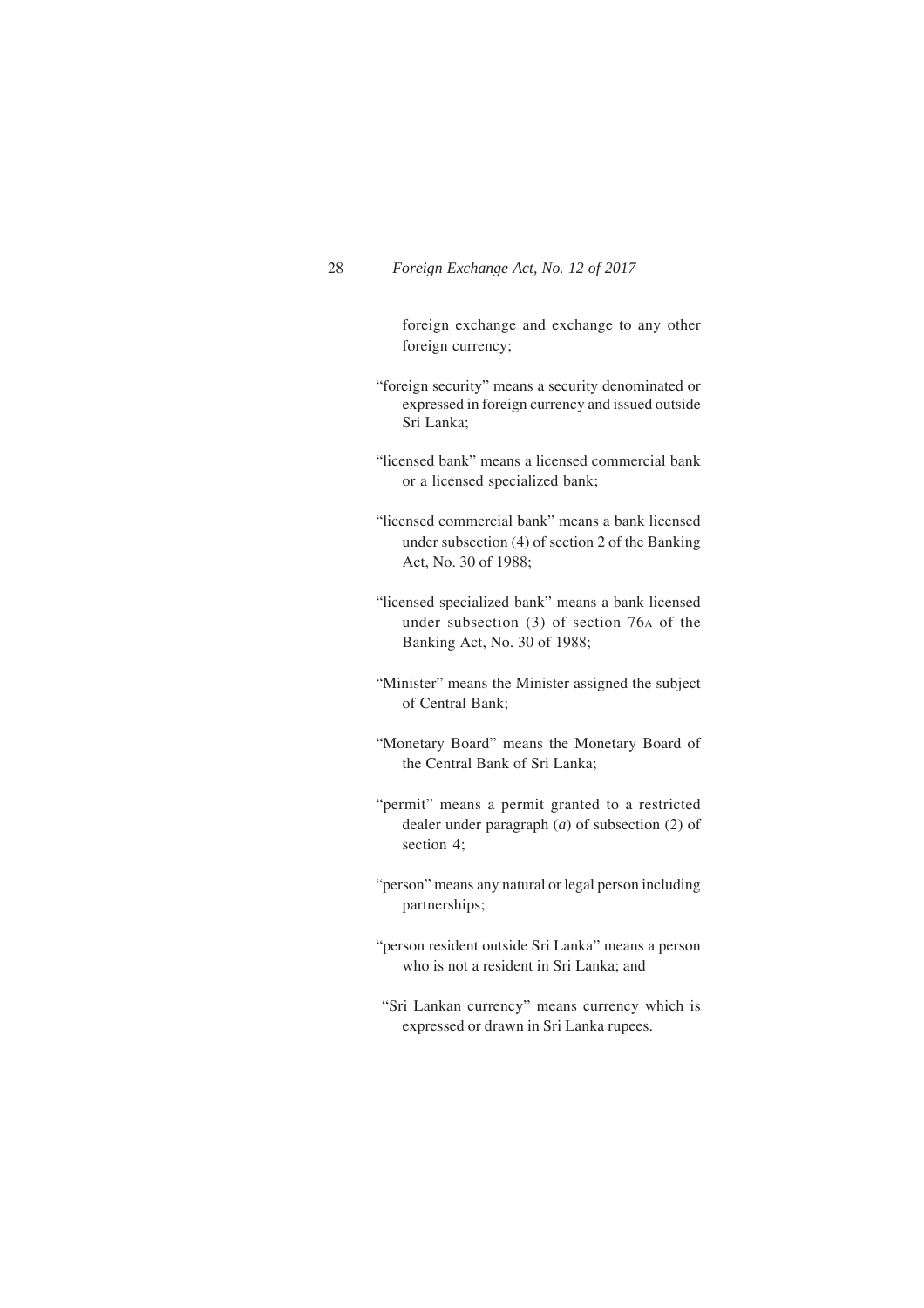#### SCHEDULE

(sections 5, 6 and 33)

INTERNATIONAL MONETARY FUND

#### Articles on Agreement

#### ARTICLE XXX

#### EXPLANATION OF TERMS

(*d*) Payments for current transactions means payments which are not for the purpose of transferring capital assets, and includes, without limitation—

- (1) all payments due in connection with foreign trade, other current business, including services, and normal short term banking and credit facilities;
- (2) payments due as interest on loans and as net income from other investments;
- (3) payments of moderate amount for amortization of loans or for depreciation of direct investments; and
- (4) moderate remittances for family living expenses.

The Fund may, after consultation with the members concerned, determine whether certain specific transactions are to be considered current transactions or capital transactions.